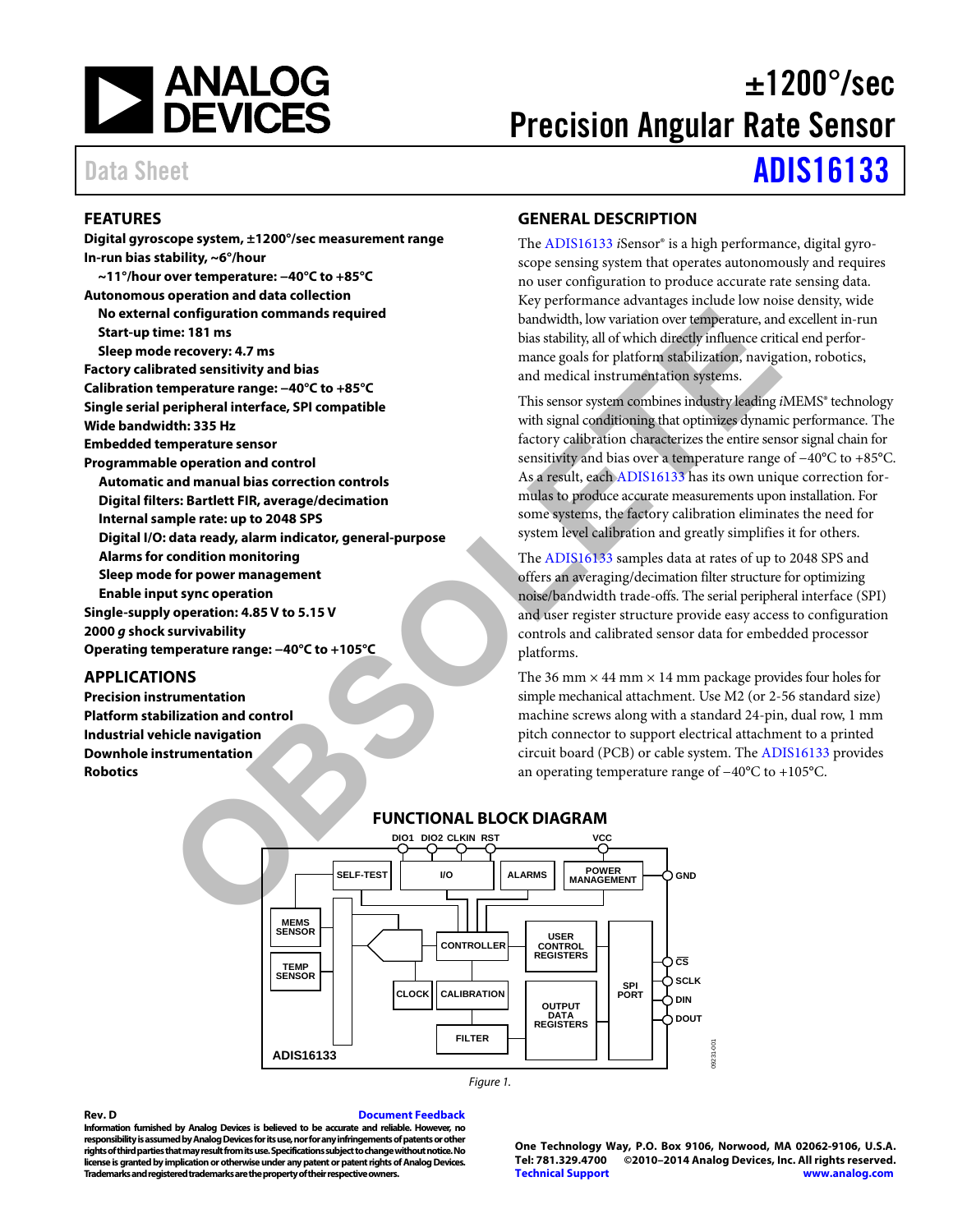# **ADIS16133**

## **TABLE OF CONTENTS**

### <span id="page-1-0"></span>**REVISION HISTORY**

| $2/14$ —Rev. C to Rev. D                         |  |  |
|--------------------------------------------------|--|--|
|                                                  |  |  |
| Changed Conversion Rate Parameter to Sample Rate |  |  |
|                                                  |  |  |
|                                                  |  |  |
|                                                  |  |  |
|                                                  |  |  |

### $10/13$ –Rev. B to Rev. C

| Deleted Self-Test Change in Output Response Parameter,   |  |
|----------------------------------------------------------|--|
|                                                          |  |
| Replaced ADIS16133/PCBZ Breakout Board Section with      |  |
|                                                          |  |
| Deleted Legacy Design Section, Figure 23, and Figure 24; |  |
|                                                          |  |
|                                                          |  |

### $2/13$ –Rev. A to Rev. B

| Changes to Specifications Section and Table 13 |  |
|------------------------------------------------|--|
|                                                |  |
|                                                |  |
|                                                |  |

### $5/12$ -Rev. 0 to Rev. A

| Added 0x0C to 0x0F and 0x2A to 0x31 Addresses to Table 1410 |  |
|-------------------------------------------------------------|--|
|                                                             |  |
| Added ADIS16133/PCBZ Breakout Board Section and Legacy      |  |
|                                                             |  |
|                                                             |  |

9/10-Revision 0: Initial Version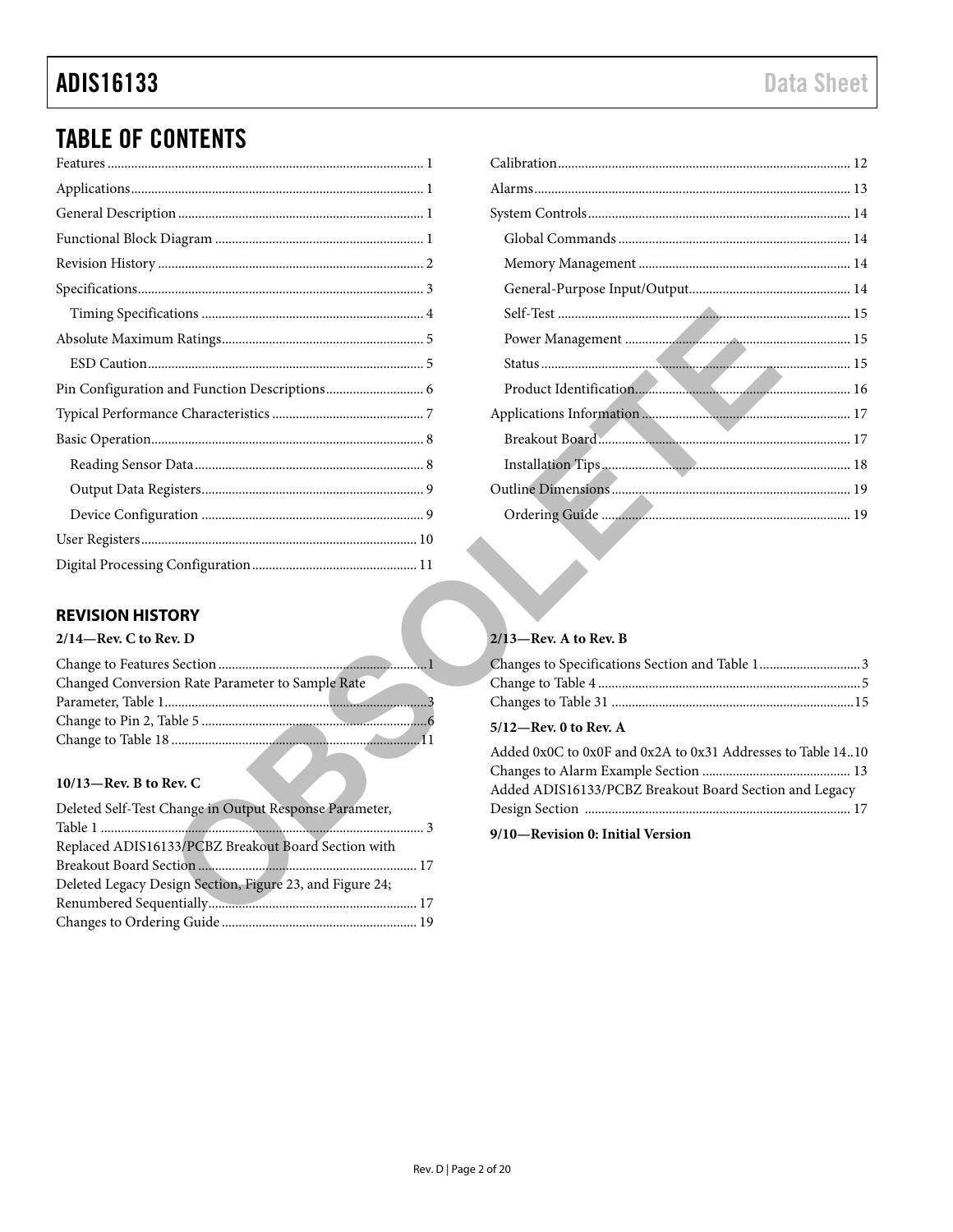### <span id="page-2-0"></span>**SPECIFICATIONS**

T<sub>A</sub> = 25°C, VCC = 5.0 V, angular rate = 0°/sec, dynamic range =  $\pm$ 1200°/sec  $\pm$  1 g, unless otherwise noted.

### **Table 1.**

| <b>Parameter</b>                      | <b>Test Conditions/Comments</b>                                           | Min              | <b>Typ</b> | <b>Max</b> | <b>Unit</b>               |
|---------------------------------------|---------------------------------------------------------------------------|------------------|------------|------------|---------------------------|
| <b>GYROSCOPES</b>                     |                                                                           |                  |            |            |                           |
| Dynamic Range                         |                                                                           | ±1200            | ±1400      |            | $\degree$ /sec            |
| <b>Initial Sensitivity</b>            | GYRO_OUT register only                                                    | 0.0495           | 0.05       | 0.0505     | $\degree$ /sec/LSB        |
| Repeatability <sup>1</sup>            | $-40^{\circ}$ C $\leq$ T <sub>A</sub> $\leq$ +85 $^{\circ}$ C             |                  |            | ±1         | $\%$                      |
| Sensitivity Temperature Coefficient   | $-40^{\circ}$ C $\leq$ T <sub>A</sub> $\leq$ +85 $^{\circ}$ C             |                  | ±16        |            | ppm/°C                    |
| Nonlinearity                          | Best fit straight line                                                    |                  | ±0.008     |            | % of $f_s$                |
| Bias Repeatability <sup>1, 2</sup>    | $-40^{\circ}$ C $\leq$ T <sub>A</sub> $\leq$ +85 $^{\circ}$ C, 1 $\sigma$ |                  | $\pm 1$    |            | $\degree$ /sec            |
| In-Run Bias Stability                 | +25°C, SMPL_PRD = $0x001F$                                                |                  | 0.0017     |            | $\degree$ /sec            |
| Angular Random Walk                   | $1 \sigma$ , +25°C                                                        |                  | 0.75       |            | $\frac{\circ}{\sqrt{hr}}$ |
| Linear Acceleration Effect on Bias    | $1\sigma$                                                                 |                  | 0.03       |            | $\degree$ /sec/q          |
| <b>Bias Voltage Sensitivity</b>       | $VCC = 4.85 V$ to 5.15 V                                                  |                  | 0.02       |            | $\degree$ /sec/V          |
| <b>Output Noise</b>                   | $SMPL_PRD = 0x001F$                                                       |                  | 0.27       |            | °/sec rms                 |
| <b>Rate Noise Density</b>             | $f = 25$ Hz, SMPL_PRD = 0x001F                                            |                  | 0.0122     |            | °/sec/√Hz rms             |
| Bandwidth                             | $-3$ dB                                                                   |                  | 335        |            | <b>Hz</b>                 |
| Sensor Resonant Frequency             |                                                                           |                  | 14.5       |            | kHz                       |
| LOGIC INPUTS <sup>3</sup>             |                                                                           |                  |            |            |                           |
| Input High Voltage, VIH               |                                                                           | 2.0              |            |            | $\vee$                    |
| Input Low Voltage, VIL                |                                                                           |                  |            | 0.8        | $\vee$                    |
| Logic 1 Input Current, I <sub>H</sub> | $V_{IH} = 3.3 V$                                                          |                  | ±0.2       | ±1         | μA                        |
| Logic 0 Input Current, ILL            | $V_{IL} = 0 V$                                                            |                  |            |            |                           |
| All Pins Except RST                   |                                                                           |                  | 40         | 60         | μA                        |
| RST <sub>Pin</sub>                    |                                                                           |                  | 80         |            | μA                        |
| Input Capacitance, CIN                |                                                                           |                  | 10         |            | pF                        |
| DIGITAL OUTPUTS <sup>3</sup>          |                                                                           |                  |            |            |                           |
| Output High Voltage, V <sub>OH</sub>  | $I_{\text{SOWRCE}} = 1.6 \text{ mA}$                                      | 2.4              |            |            | $\vee$                    |
| Output Low Voltage, VoL               | $I_{SINK} = 1.6 mA$                                                       |                  |            | 0.4        | $\vee$                    |
| <b>FLASH MEMORY</b>                   | Endurance <sup>4</sup>                                                    | 10,000           |            |            | Cycles                    |
| Data Retention <sup>4</sup>           | $T_1 = 85^{\circ}C$                                                       | 20               |            |            | Years                     |
| <b>FUNCTIONAL TIMES<sup>5</sup></b>   | Time until data is available                                              |                  |            |            |                           |
| Power-On Start-Up Time                |                                                                           |                  | 181        |            | ms                        |
| <b>Reset Recovery Time</b>            |                                                                           |                  | 71         |            | ms                        |
| Sleep Mode Recovery Time              |                                                                           |                  | 4.7        |            | ms                        |
| Flash Memory Self-Test                | $SMPL$ PRD = 0x000F                                                       |                  | 16         |            | ms                        |
| Automatic Sensor Self-Test Time       | $SMPL$ _PRD = 0x000F                                                      |                  | 46         |            | ms                        |
| <b>SAMPLE RATE</b>                    |                                                                           | 680              |            | 2048       | SPS                       |
| <b>Internal Sample Rate Accuracy</b>  | $SMPL$ PRD = 0x001F                                                       |                  |            | ±3         | $\frac{0}{0}$             |
| Input Sync Clock Range                | $SMPL$ PRD = 0x0000                                                       | 680 <sup>6</sup> |            | 2048       | <b>Hz</b>                 |
| <b>POWER SUPPLY</b>                   | Operating voltage range, VCC                                              | 4.85             | 5.0        | 5.15       | $\vee$                    |
| Power Supply Current                  | $SMPL$ _PRD = 0x001F                                                      |                  | 88         |            | mA                        |
|                                       | Sleep mode                                                                |                  | 1.4        |            | mA                        |

<sup>&</sup>lt;sup>1</sup> The Repeatability specifications represent analytical projections, which are based off of the following drift contributions and conditions: temperature hysteresis (−40°C to +85°C), electronics drift (High-Temperature Operating Life test: +85°C, 500 hours), drift from temperature cycling (JESD22, Method A104-C, Method N, 500 cycles, −40°C to +85°C), rate random walk (10 year projection), and broadband noise.

 $^3$  The digital I/O signals are driven by an internal 3.3 V supply, and the inputs are 5 V tolerant.

<sup>4</sup> JEDEC Standard 22, Method A117. Endurance measured at −40°C, +25°C, +85°C, and +125°C.

<sup>6</sup> The sync input clock can function below the specified minimum value, but at reduced performance levels.

<sup>&</sup>lt;sup>2</sup> Bias repeatability describes a long-term behavior, over a variety of conditions. Short-term repeatability is related to the in-run bias stability and noise density specifications.

 $^5$  These times do not include thermal settling and internal filter response times, which may affect overall accuracy.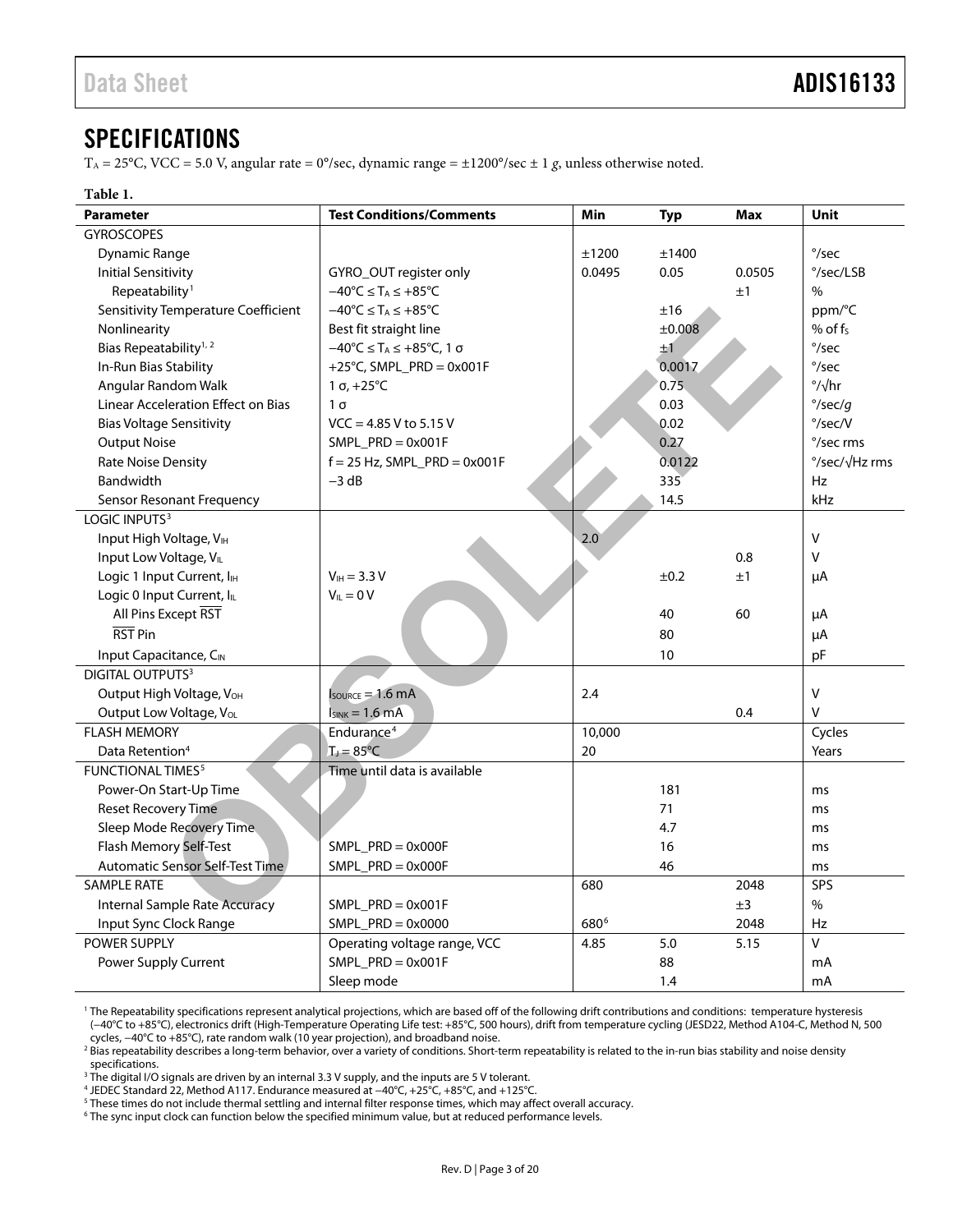### <span id="page-3-0"></span>**TIMING SPECIFICATIONS**

 $\mathrm{T_A} = 25^{\circ}\mathrm{C}, \, \mathrm{VCC} = 5$  V, unless otherwise noted.

### **Table 2.**

|                         |                                        | <b>Normal Mode</b> |             |      |            |
|-------------------------|----------------------------------------|--------------------|-------------|------|------------|
| <b>Parameter</b>        | <b>Description</b>                     | Min <sup>1</sup>   | <b>Typ</b>  | Max  | Unit       |
| fsclk                   | Serial clock                           | 0.01               |             | 2.0  | <b>MHz</b> |
| t <sub>stall</sub>      | Stall period between data              | 9                  |             |      | μs         |
| <b><i>UREADRATE</i></b> | Read rate                              | 25                 |             |      | μs         |
| $t_{\overline{CS}}$     | Chip select to clock edge              | 48.8               |             |      | ns         |
| t <sub>DAV</sub>        | DOUT valid after SCLK edge             |                    |             | 25   | ns         |
| t <sub>DSU</sub>        | DIN setup time before SCLK rising edge | 24.4               |             |      | ns         |
| $t_{DHD}$               | DIN hold time after SCLK rising edge   | 48.8               |             |      | ns         |
| tsclkr, tsclkf          | <b>SCLK</b> rise/fall times            |                    | $5^{\circ}$ | 12.5 | ns         |
| $t_{DR}$ , $t_{DF}$     | DOUT rise/fall times                   |                    | 5           | 12.5 | ns         |
| tses                    | CS high after SCLK edge                | $\Omega$           |             |      | ns         |
| $t_1$                   | Input sync positive pulse width        | 5.                 |             |      | μs         |
| tx                      | Input sync low time                    | 100                |             |      | μs         |
| t <sub>2</sub>          | Input sync to data ready output        |                    | 360         |      | μs         |
| $t_3$                   | Input sync period                      | 488                |             |      | μs         |

<sup>1</sup> Guaranteed by design and characterization but not tested in production.



*Figure 4. Input Clock Timing Diagram*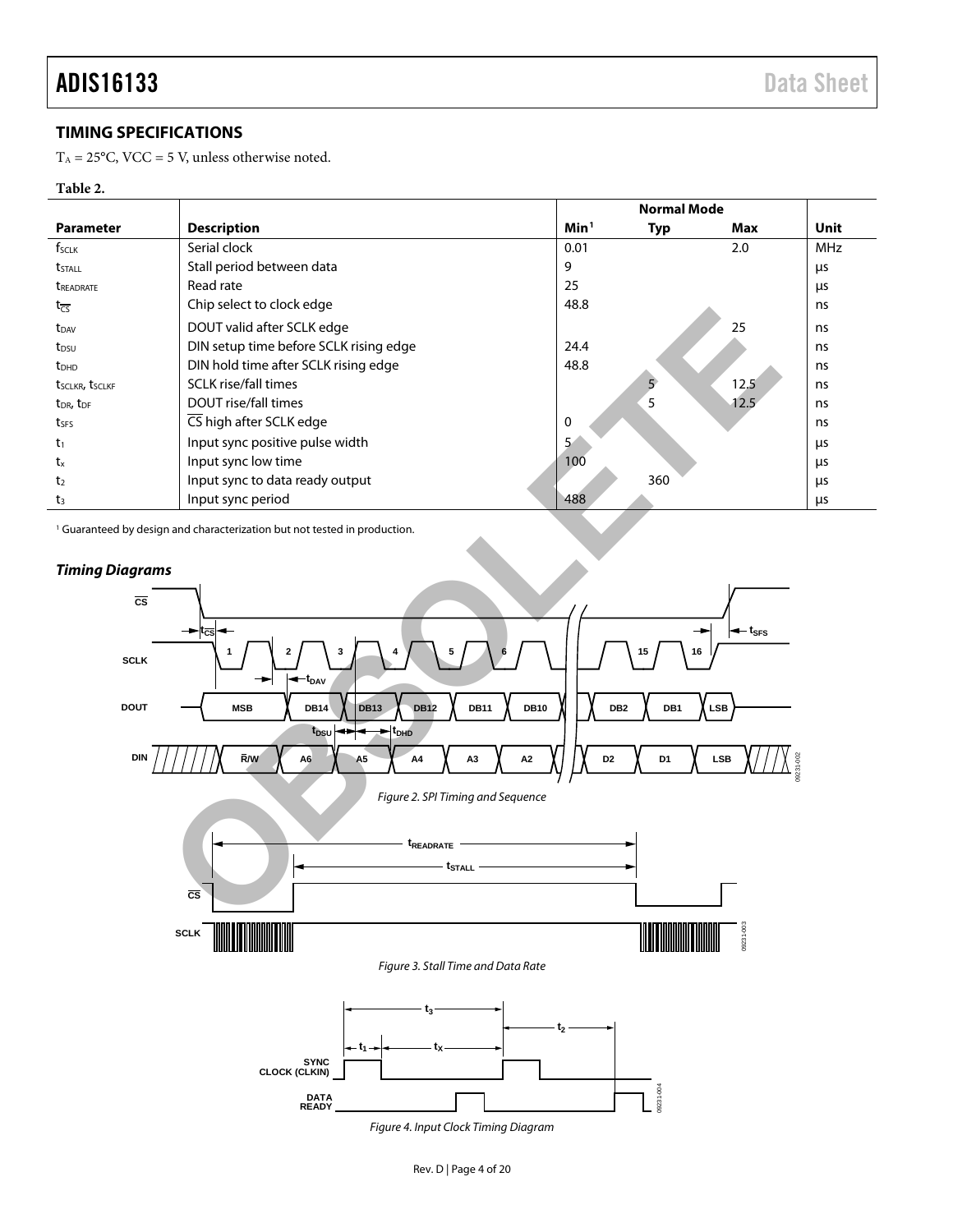### <span id="page-4-0"></span>ABSOLUTE MAXIMUM RATINGS

#### **Table 3.**

| <b>Parameter</b>              | Rating                                              |
|-------------------------------|-----------------------------------------------------|
| Acceleration                  |                                                     |
| Any Axis, Unpowered           | 2000 q                                              |
| Any Axis, Powered             | 2000 q                                              |
| VCC to GND                    | $-0.3 V$ to $+7.0 V$                                |
| Digital Input Voltage to GND  | $-0.3$ V to $+5.3$ V                                |
| Digital Output Voltage to GND | $-0.3$ V to VCC + 0.3 V                             |
| Operating Temperature Range   | $-40^{\circ}$ C to $+105^{\circ}$ C                 |
| Storage Temperature Range     | $-65^{\circ}$ C to +125 $^{\circ}$ C <sup>1,2</sup> |

<sup>1</sup> Extended exposure to temperatures outside the specified temperature range of −40°C to +105°C can adversely affect the accuracy of the factory calibration. For best accuracy, store the parts within the specified operating range of −40°C to +105°C.

<sup>2</sup> Although the device is capable of withstanding short-term exposure to 150°C, long-term exposure threatens internal mechanical integrity.

Stresses above those listed under Absolute Maximum Ratings may cause permanent damage to the device. This is a stress rating only; functional operation of the device at these or any other conditions above those indicated in the operational section of this specification is not implied. Exposure to absolute maximum rating conditions for extended periods may affect device reliability.

### **Table 4. Package Characteristics**

| Package Type             | $\theta$ JA        | $\theta$ | <b>Device</b><br>Weight |
|--------------------------|--------------------|----------|-------------------------|
| 24-Lead Module (ML-24-3) | $15.7^{\circ}$ C/W | 1.48°C/W |                         |

### <span id="page-4-1"></span>**ESD CAUTION**



For the transporter control of the second the specified terms existence of the second terms of the specified terms existed the specified terms existed the specified terms existed the specified terms existed the specified t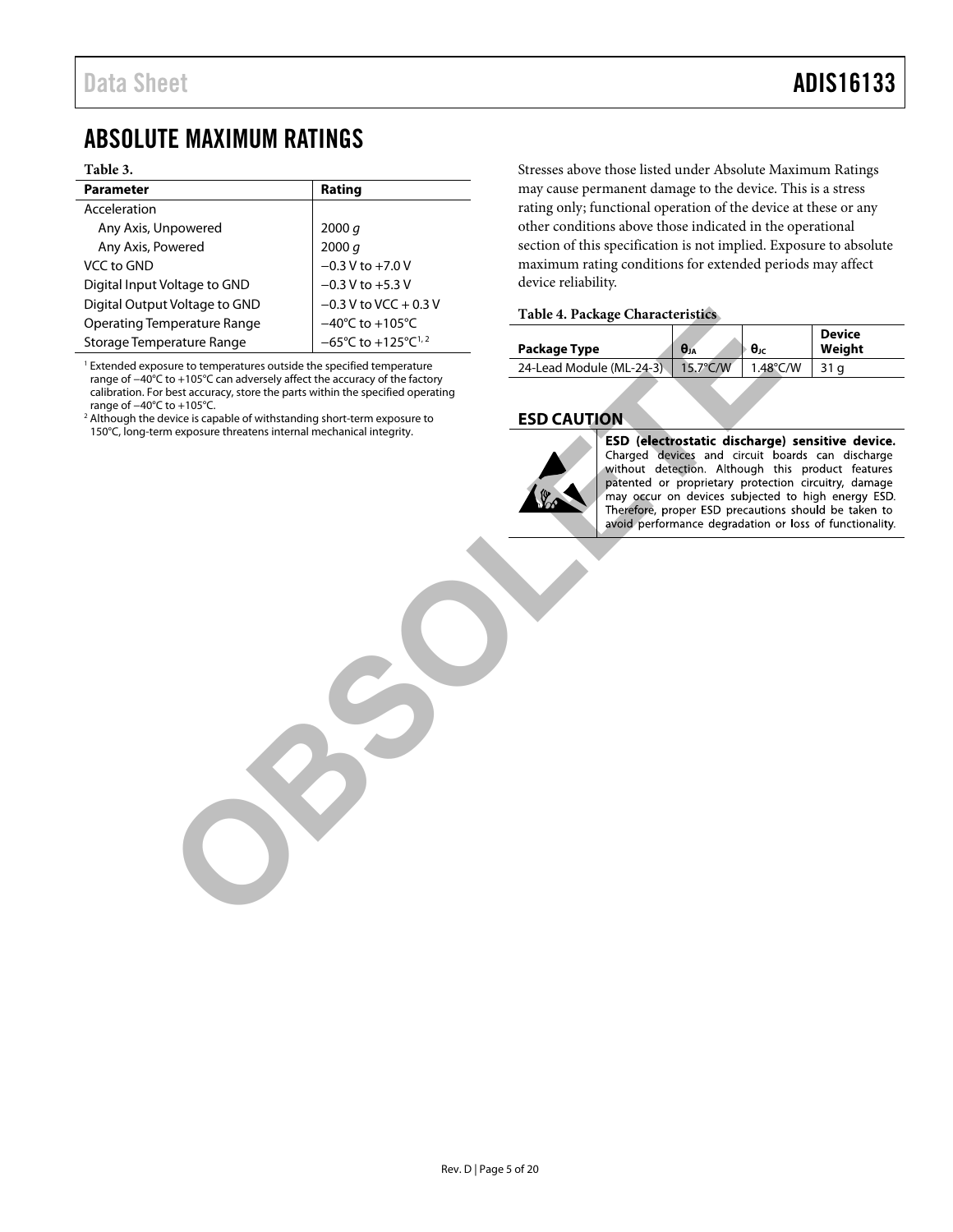### <span id="page-5-0"></span>PIN CONFIGURATION AND FUNCTION DESCRIPTIONS



### <span id="page-5-1"></span>**Table 5. Pin Function Descriptions**

|                | 24 22 20 18 16 14 12 10 8 6 4 2<br><b>ANANANANAN</b><br>$\circ$<br>2321191715131197531<br><b>NOTES</b><br>1. PINS ARE NOT VISIBLE FROM THIS<br><b>VIEW. THE PIN ASSIGNMENTS</b><br>SHOWN REPRESENT THE MATING<br><b>CONNECTOR ASSIGNMENTS.</b><br>2. USE SAMTEC CLM-112-02 OR<br><b>EQUIVALENT.</b><br>Figure 5. Mating Connector Pin Assignments | $\circ$           | 09231-006<br>000-1828<br>Figure 6. Axial Orientation (Bottom Side Facing Up)                       |
|----------------|---------------------------------------------------------------------------------------------------------------------------------------------------------------------------------------------------------------------------------------------------------------------------------------------------------------------------------------------------|-------------------|----------------------------------------------------------------------------------------------------|
|                | <b>Table 5. Pin Function Descriptions</b>                                                                                                                                                                                                                                                                                                         |                   |                                                                                                    |
| Pin No.        | <b>Mnemonic</b>                                                                                                                                                                                                                                                                                                                                   | Type <sup>1</sup> | <b>Description</b>                                                                                 |
| $\overline{2}$ | <b>CLKIN</b>                                                                                                                                                                                                                                                                                                                                      |                   | Clock Input.                                                                                       |
| 3              | <b>SCLK</b>                                                                                                                                                                                                                                                                                                                                       |                   | <b>SPI Serial Clock.</b>                                                                           |
| 4              | <b>DOUT</b>                                                                                                                                                                                                                                                                                                                                       | O                 | SPI Data Output. This pin clocks the output on the falling edge of SCLK.                           |
| 5              | <b>DIN</b>                                                                                                                                                                                                                                                                                                                                        |                   | SPI Data Input. This pin clocks the input on the rising edge of SCLK.                              |
| 6              | $\overline{\text{CS}}$                                                                                                                                                                                                                                                                                                                            |                   | SPI Chip Select.                                                                                   |
| 7              | DIO1                                                                                                                                                                                                                                                                                                                                              | I/O               | Configurable Digital Input/Output.                                                                 |
| 8              | <b>RST</b>                                                                                                                                                                                                                                                                                                                                        |                   | Reset.                                                                                             |
| 9              | DIO <sub>2</sub>                                                                                                                                                                                                                                                                                                                                  | I/O               | Configurable Digital Input/Output.                                                                 |
| 10, 11, 12     | VCC                                                                                                                                                                                                                                                                                                                                               | S,                | Power Supply.                                                                                      |
| 13, 14, 15     | <b>GND</b>                                                                                                                                                                                                                                                                                                                                        | S                 | Power Ground.                                                                                      |
| 1, 16 to 24    | <b>DNC</b>                                                                                                                                                                                                                                                                                                                                        | N/A               | Do Not Connect.                                                                                    |
|                |                                                                                                                                                                                                                                                                                                                                                   |                   | <sup>1</sup> I is input, O is output, I/O is input/output, S is supply, and N/A is not applicable. |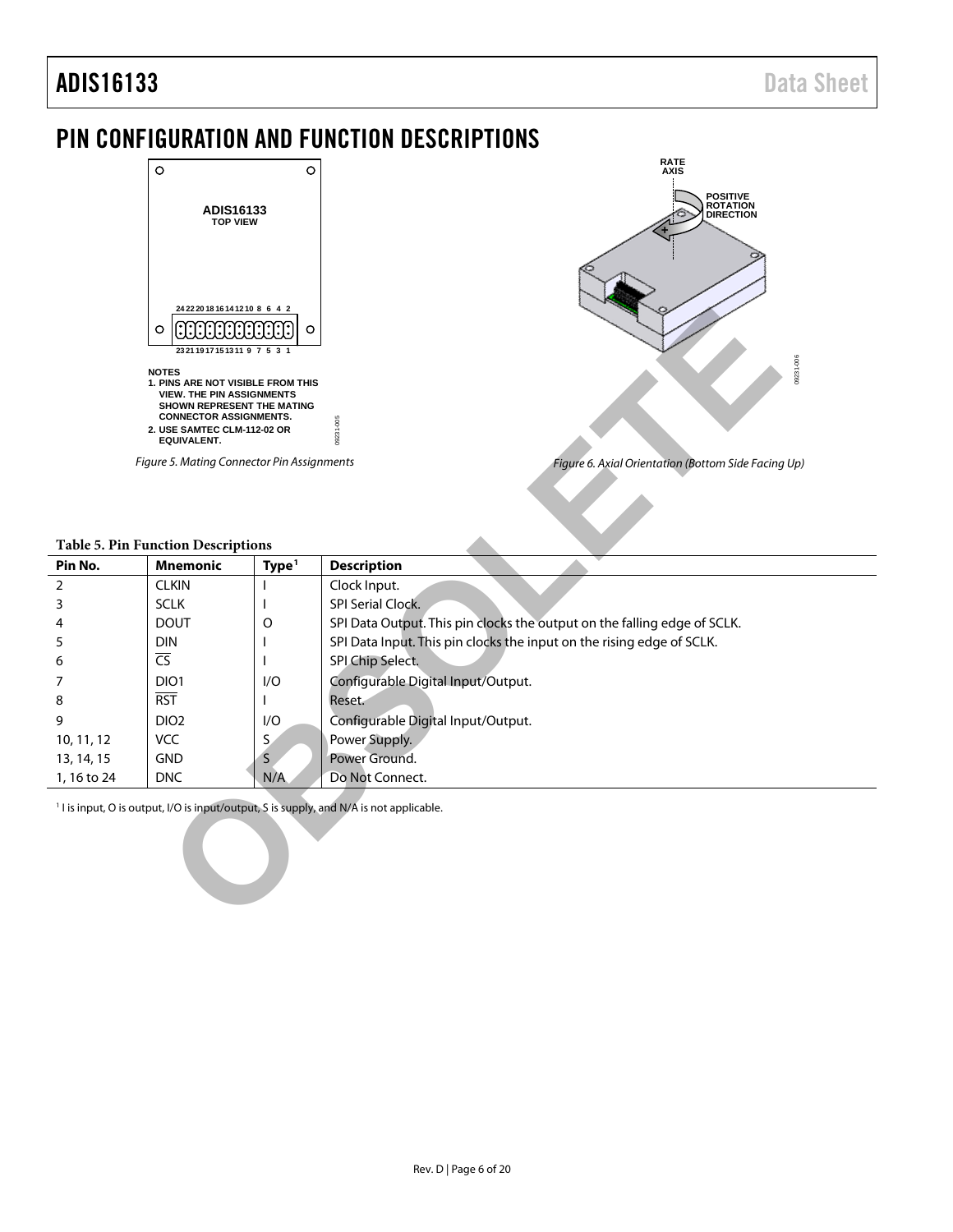## <span id="page-6-0"></span>TYPICAL PERFORMANCE CHARACTERISTICS



<span id="page-6-1"></span>*Figure 7. Gyroscope Allan Variance, +25°C*



*Figure 8. Allan Variance, 0°C to 50°C, 1°C/Minimum Ramp Rate*



*Figure 9. Bias vs. Temperature, 0.1°C/Minimum Ramp Rate, Autonull at 25°C, SMPL\_PRD = 0x001F, and DEC\_RATE = 0x0010*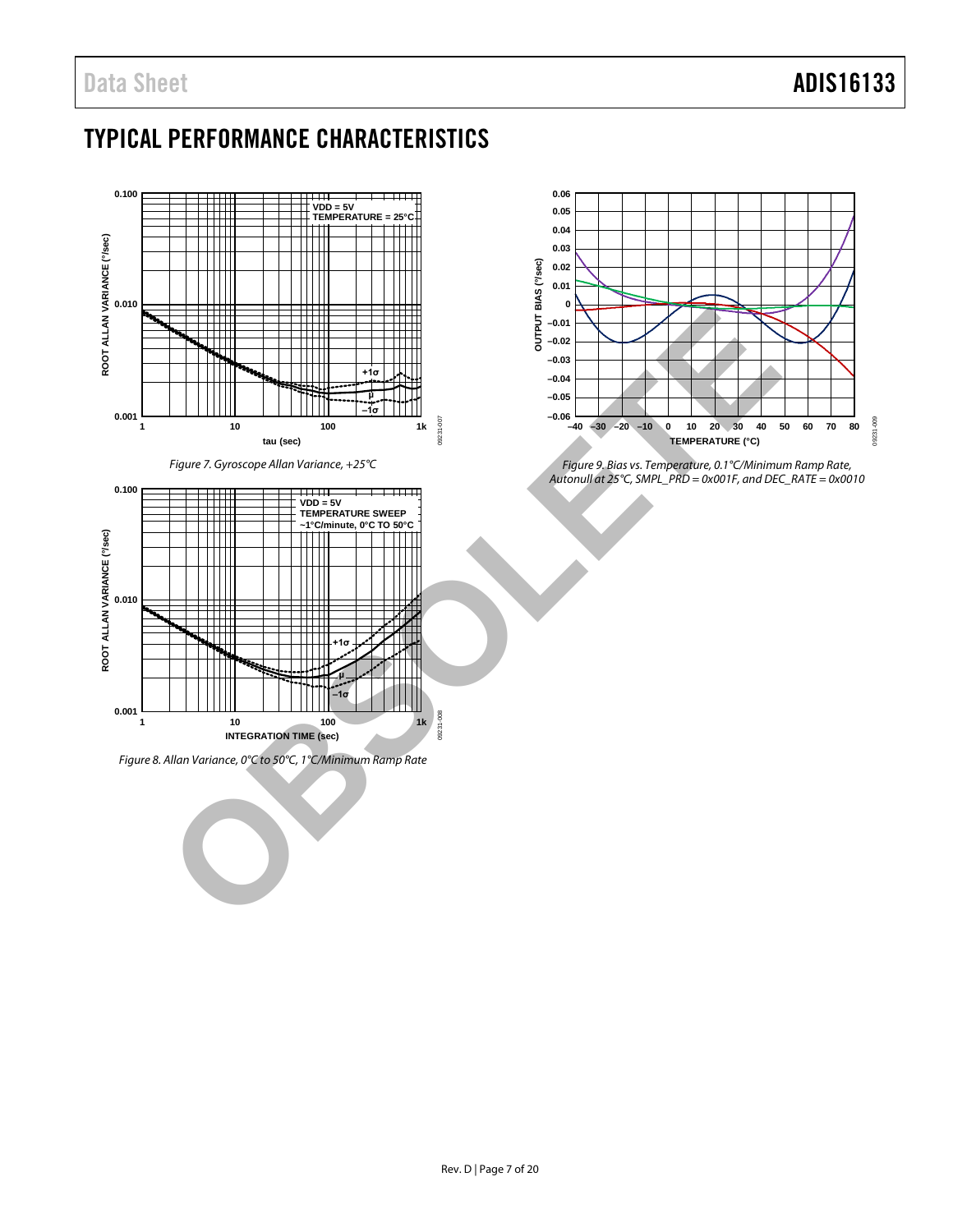## ADIS16133 Data Sheet

### <span id="page-7-0"></span>BASIC OPERATION

The [ADIS16133](http://www.analog.com/ADIS16133?doc=ADIS16133.pdf) is an autonomous system that requires no user initialization. As soon as it has a valid power supply, it initializes and starts sampling, processing, and loading sensor data into the output registers. DIO1 pulses high after each sample cycle concludes. The SPI interface enables simple integration with many embedded processor platforms, as shown in [Figure 10](#page-7-2)  (electrical connection diagram) and listed i[n Table 6 \(](#page-7-3)processor pin names and functions).



Figure 10. Electrical Connection Diagram

#### <span id="page-7-3"></span><span id="page-7-2"></span>**Table 6. Generic Master Processor Pin Names and Functions**

| <b>Pin Name</b>                   | <b>Function</b>            |  |
|-----------------------------------|----------------------------|--|
| $\overline{\overline{\text{SS}}}$ | Slave select               |  |
| <b>IRO</b>                        | Interrupt request          |  |
| <b>MOSI</b>                       | Master output, slave input |  |
| <b>MISO</b>                       | Master input, slave output |  |
| SCI K                             | Serial clock               |  |

The [ADIS16133](http://www.analog.com/ADIS16133?doc=ADIS16133.pdf) SPI interface supports full duplex serial communication (simultaneous transmit and receive) and uses the sequences shown in Figure 13 for DIN/DOUT bit coding. Table 7 provides a list of the most common settings that require attention to initialize a processor serial port for the ADIS16133 SPI interface.

### <span id="page-7-5"></span>**Table 7. Generic Master Processor SPI Settings**

| <b>Processor Setting</b> | <b>Description</b>                        |
|--------------------------|-------------------------------------------|
| Master                   | ADIS16133 operates as a slave             |
| SCLK Rate $\leq$ 2 MHz   | Maximum serial clock rate                 |
| SPI Mode 3               | $CPOL = 1$ (polarity), $CPHA = 1$ (phase) |
| <b>MSB-First Mode</b>    | Bit sequence                              |
| 16-Bit Mode              | Shift register/data length                |

### <span id="page-7-1"></span>**READING SENSOR DATA**

A single register read requires two 16-bit SPI cycles. The first cycle requests the contents of a register using the bit assignments in Figure 13. The register contents follow on DOUT during the second sequence. Figure 11 includes three single register reads in succession. In this example, the process begins with  $DIN =$ 0x0600 to request the contents of the GYRO\_OUT register, followed by 0x0400 to request the contents of the GYRO\_OUT2 register, and then 0x0200 to request the contents of the TEMP\_OUT register. Full duplex operation enables processors to use the same 16-bit SPI cycle to read data from DOUT while requesting the next set of data on DIN. Figure 12 provides an example of the four SPI signals when reading GYRO\_OUT in a repeating pattern. Note that DOUT starts to represent GYRO\_OUT during the second 16-bit SPI cycle. NOR [S](#page-7-5)[E](#page-7-7)NSOR DA[T](#page-7-6)A<br>
SINCRESS ADESTRISOR DATA<br>
SEADING SENSOR DATA<br>
SEADING SENSOR DATA<br>
SEADING SENSOR DATA<br>
SEADING SENSOR DATA<br>
SEADING SENSOR DATA<br>
SEADING SENSOR DATA<br>
SEADING SERISOR DATA<br>
SEADING SERISOR DATA<br>
SEADING S

<span id="page-7-7"></span><span id="page-7-6"></span>

09231-013

 $9231$ 



**1. DOUT BITS ARE PRODUCED ONLY WHEN THE PREVIOUS 16-BIT DIN SEQUENCE STARTS WITH R/W = 0.**

<span id="page-7-4"></span>**2. WHEN CS IS HIGH, DOUT IS IN A THREE-STATE, HIGH IMPEDANCE MODE, WHICH ALLOWS MULTIFUNCTIONAL USE OF THE LINE FOR OTHER DEVICES.**

Figure 13. SPI Communication Bit Sequence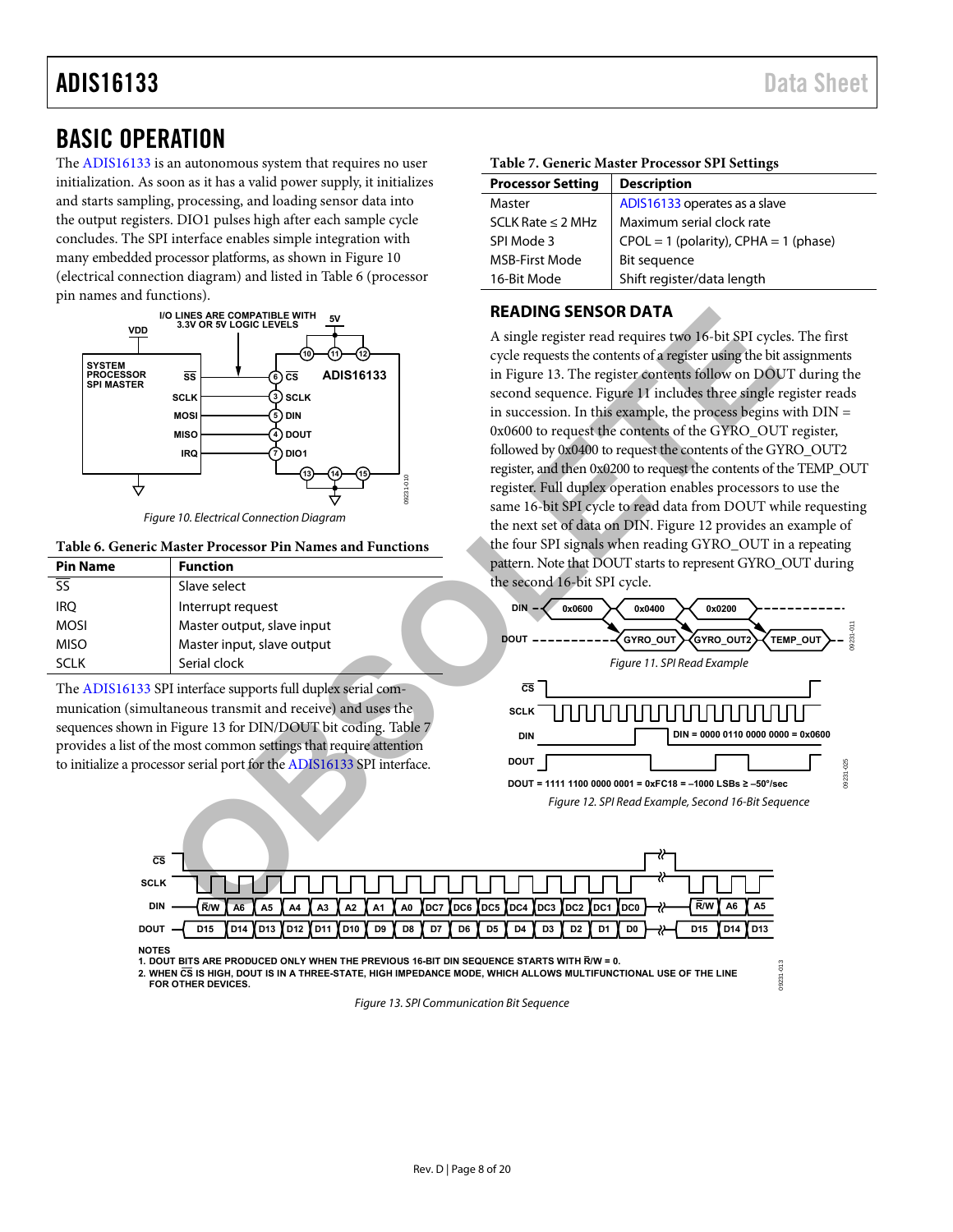### <span id="page-8-0"></span>**OUTPUT DATA REGISTERS**

### **Table 8. Output Data Register Formats**

| Register        | <b>Address</b> | <b>Measurement</b>       |
|-----------------|----------------|--------------------------|
| TEMP OUT        | 0x02           | Internal temperature     |
| GYRO OUT2       | 0x04           | Gyroscope, lower 16 bits |
| <b>GYRO OUT</b> | 0x06           | Gyroscope, upper 16 bits |

### **Rotation Rate (Gyroscope)**

GYRO\_OUT is the primary register for gyroscope output data and uses 16-bit twos complement format for its data. [Table 9](#page-8-2)  provides the numerical format for GYRO\_OUT, and Table 10 provides several examples for converting digital data into °/sec.

#### <span id="page-8-2"></span>**Table 9. GYRO\_OUT Bit Descriptions**

| <b>Bits</b> | <b>Description</b>                                                                       |
|-------------|------------------------------------------------------------------------------------------|
| [15:0]      | Gyroscope data; twos complement,<br>$\vert$ 0.05°/sec per LSB (typical), 0°/sec = 0x0000 |

#### <span id="page-8-3"></span>**Table 10. GYRO\_OUT, Twos Complement Format**

| <b>Rotation Rate</b> | <b>Decimal</b> | Hex    | <b>Binary</b>       |
|----------------------|----------------|--------|---------------------|
| $+1200^{\circ}/sec$  | $+24.000$      | 0x5DC0 | 0101 1101 1100 0000 |
| $+0.1\degree$ /sec   | $+2$           | 0x0002 | 0000 0000 0000 0010 |
| $+0.05^{\circ}/sec$  | $+1$           | 0x0001 | 0000 0000 0000 0001 |
| $0^{\circ}/sec$      | 0              | 0x0000 | 0000 0000 0000 0000 |
| $-0.05^{\circ}/sec$  | $-1$           | 0xFFFF | 1111 1111 1111 1111 |
| $-0.1\degree$ /sec   | $-2$           | 0xFFFE | 1111 1111 1111 1110 |
| $-1200^{\circ}/sec$  | $-24.000$      | 0xA240 | 1010 0010 0100 0000 |

The GYRO\_OUT2 register (see Table 11) captures the bit growth associated with the decimation filter shown in Figure 18, using an MSB justified format. The bit growth starts with the MSB (GYRO\_OUT2, Bit 15) equal to the decimation rate setting in the DEC\_RATE register, Bits[4:0] (see Table 18), and grows in the LSB direction as the decimation rate increases. See Figure 14 for more details.

<span id="page-8-4"></span>



#### <span id="page-8-5"></span>**Internal Temperature**

The TEMP\_OUT register (se[e Table 12\)](#page-8-6) provides an internal temperature measurement that can be useful for observing relative temperature changes in the environment. [Table 13](#page-8-7)  provides several coding examples for converting the 16-bit twos complement number into units for temperature (°C).

### <span id="page-8-6"></span>**Table 12. TEMP\_OUT Bit Descriptions**

| <b>Bits</b> | <b>Description</b>                                                                             |
|-------------|------------------------------------------------------------------------------------------------|
| [15:0]      | Temperature data; twos complement,<br>0.0058°C per LSB (typical), $0^{\circ}C = 0 \times 0000$ |

### <span id="page-8-7"></span>**Table 13. Temperature, Twos Complement Format**

| <b>Temperature</b> | <b>Decimal</b> | <b>Hex</b>    | <b>Binary</b>       |
|--------------------|----------------|---------------|---------------------|
| $+105^{\circ}$ C   | $+18,103$      | 0x46B7        | 0100 0110 1011 0111 |
| $+0.0116$ °C       | $+2$           | 0x0002        | 0000 0000 0000 0010 |
| $+0.0058$ °C       | $+1$           | 0x0001        | 0000 0000 0000 0001 |
| $0^{\circ}C$       | $\Omega$       | 0x0000        | 0000 0000 0000 0000 |
| $-0.0058$ °C       | $-1$           | <b>OxFEFF</b> | 1111 1111 1111 1111 |
| $-0.0116$ °C       | $-2$           | 0xFFFE        | 1111 1111 1111 1110 |
| $-40^{\circ}$ C    | $-6897$        | 0xE50F        | 1110 0101 0000 1111 |

### <span id="page-8-1"></span>**DEVICE CONFIGURATION**

The registers listed in Table 14 provide a variety of user configuration options. The SPI provides access to these registers, one byte at a time, using the bit assignments shown in [Figure 13.](#page-7-4) Each register has 16 bits, where Bits[7:0] represent the lower address and Bits[15:8] represent the upper address[. Figure 15 p](#page-8-8)rovides an example of writing 0x03 to Address 0x22, which is the lower byte of the SMPL\_PRD register (see Table 16 and [Figure 18 f](#page-10-1)or more information on the SMPL\_PRD register).



<span id="page-8-8"></span>Figure 15. SPI Sequence for Setting the Decimate Rate to 8 (DIN = 0xA203)

### **Dual Memory Structure**

Writing configuration data to a control register updates its SRAM contents, which are volatile. After optimizing each relevant control register setting in a system, set GLOB\_CMD[3] = 1 (DIN = 0xA808) to back up these settings in the nonvolatile flash memory. The flash back up process requires a valid power supply level for the entire 72 ms process time. Table 14 provides a user register memory map that includes a column of flash backup information. A "yes" in this column indicates that a register has a mirror location in flash and, when backed up properly, automatically restores itself during startup or after a reset. Figure 16 provides a diagram of the dual memory structure used to manage operation and store critical user settings. Fit We competent format for Fit Description<br>
In examples for converting digital data into '9sec.<br>
In examples for converting digital data into '9sec.<br> **OCOUTIEN DESCRIPTION**<br>
COUTIENTS (See Fig. 1)<br> **OCOUTIENTS (See F** 



<span id="page-8-9"></span>Figure 16. SRAM and Flash Memory Diagram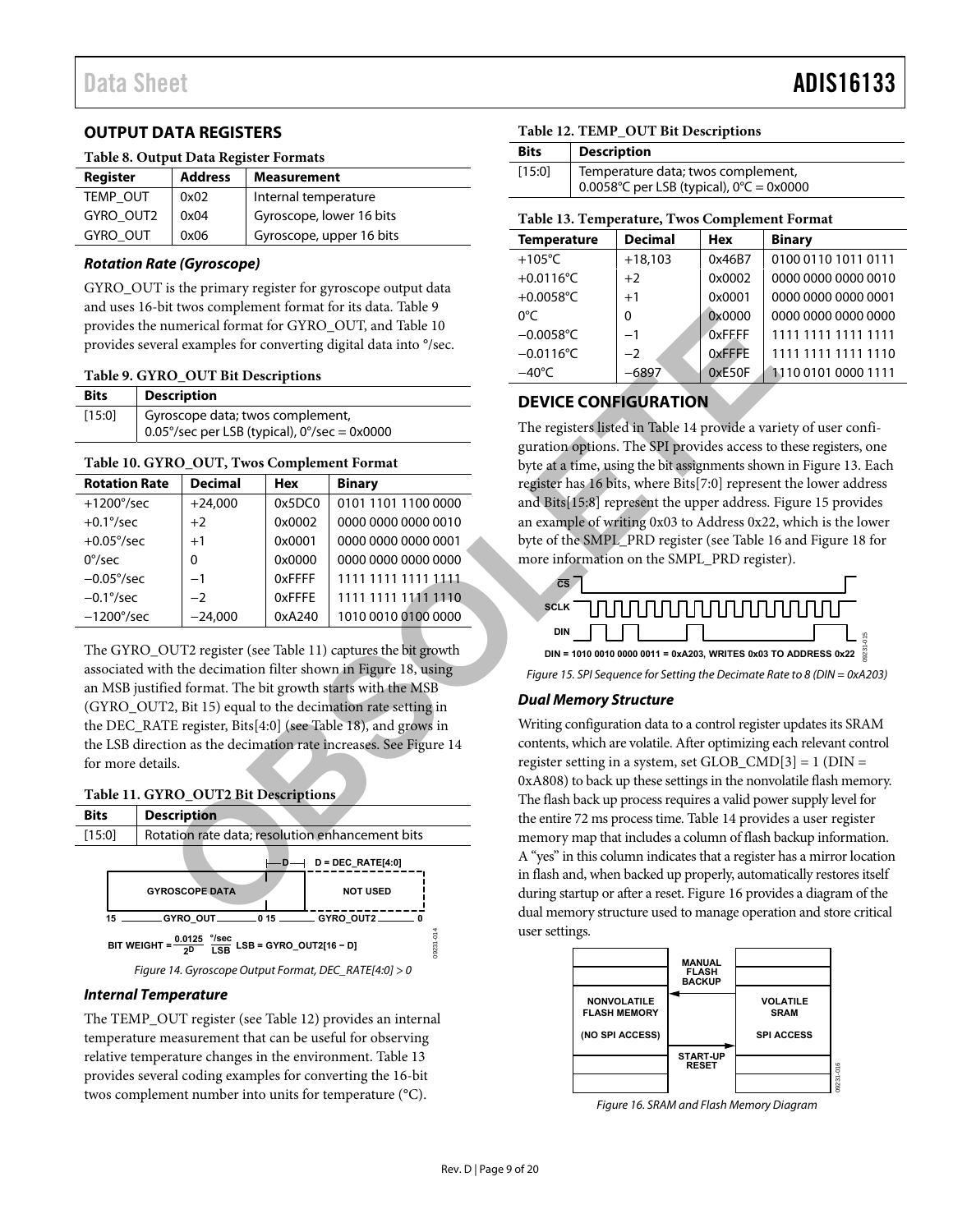### <span id="page-9-0"></span>USER REGISTERS

### <span id="page-9-1"></span>**Table 14. User Register Memory Map**

| <b>Name</b>                                                                                                                                                                                                                                                              | $R/W^{1, 2}$ | Flash Backup <sup>2</sup> | Address <sup>3</sup> | Default <sup>2</sup> | <b>Register Description</b>                  | <b>Bit Function<sup>2</sup></b> |
|--------------------------------------------------------------------------------------------------------------------------------------------------------------------------------------------------------------------------------------------------------------------------|--------------|---------------------------|----------------------|----------------------|----------------------------------------------|---------------------------------|
| FLASH_CNT                                                                                                                                                                                                                                                                | R            | Yes                       | 0x00                 | N/A                  | Flash memory write count                     | Table 30                        |
| TEMP_OUT                                                                                                                                                                                                                                                                 | R            | No                        | 0x02                 | N/A                  | Output, temperature (internal)               | Table 12                        |
| GYRO_OUT2                                                                                                                                                                                                                                                                | R            | No                        | 0x04                 | N/A                  | Output, gyroscope, lower 16 bits             | Table 11                        |
| GYRO_OUT                                                                                                                                                                                                                                                                 | R            | No                        | 0x06                 | N/A                  | Output, gyroscope, upper 16 bits             | Table 9                         |
| GYRO_OFF2                                                                                                                                                                                                                                                                | R/W          | Yes                       | 0x08                 | 0x0000               | Gyroscope bias correction, lower 16 bits     | Table 21                        |
| GYRO_OFF                                                                                                                                                                                                                                                                 | R/W          | Yes                       | 0x0A                 | 0x0000               | Gyroscope bias correction, upper 16 bits     | Table 20                        |
| Reserved                                                                                                                                                                                                                                                                 | N/A          | N/A                       | 0x0C to 0x0F         | N/A                  | Reserved                                     |                                 |
| ALM_MAG1                                                                                                                                                                                                                                                                 | R/W          | Yes                       | 0x10                 | 0x0000               | Alarm 1 trigger setting                      | Table 23                        |
| ALM_MAG2                                                                                                                                                                                                                                                                 | R/W          | Yes                       | 0x12                 | 0x0000               | Alarm 2 trigger setting.                     | Table 24                        |
| ALM_SMPL1                                                                                                                                                                                                                                                                | R/W          | Yes                       | 0x14                 | 0x0000               | Alarm 1 sample period                        | Table 25                        |
| ALM_SMPL2                                                                                                                                                                                                                                                                | R/W          | Yes                       | 0x16                 | 0x0000               | Alarm 2 sample period                        | Table 25                        |
| ALM_CTRL                                                                                                                                                                                                                                                                 | R/W          | Yes                       | 0x18                 | 0x0000               | Alarm configuration                          | Table 26                        |
| GPIO_CTRL                                                                                                                                                                                                                                                                | R/W          | Yes                       | 0x1A                 | 0x0000               | General-purpose I/O control                  | Table 32                        |
| MSC_CTRL                                                                                                                                                                                                                                                                 | R/W          | Yes                       | 0x1C                 | 0x0006               | Miscellaneous control: data ready, self-test | Table 31                        |
| SMPL_PRD                                                                                                                                                                                                                                                                 | R/W          | Yes                       | 0x1E                 | 0x001F               | Internal sample period (rate) control        | Table 16                        |
| AVG_CNT                                                                                                                                                                                                                                                                  | R/W          | Yes                       | 0x20                 | 0x0000               | Digital filter control                       | Table 17                        |
| DEC_RATE                                                                                                                                                                                                                                                                 | R/W          | Yes                       | 0x22                 | 0x0000               | <b>Decimation rate setting</b>               | Table 18                        |
| SLP_CTRL                                                                                                                                                                                                                                                                 | W            | Yes                       | 0x24                 | 0x0000               | Sleep mode control                           | Table 33                        |
| DIAG_STAT                                                                                                                                                                                                                                                                | R            | No                        | 0x26                 | 0x0000               | System status                                | Table 34                        |
| GLOB_CMD                                                                                                                                                                                                                                                                 | W            | No                        | 0x28                 | 0x0000               | System command                               | Table 29                        |
| Reserved                                                                                                                                                                                                                                                                 | N/A          | N/A                       | 0x2A to 0x31         | N/A                  | Reserved                                     | N/A                             |
| LOT_ID1                                                                                                                                                                                                                                                                  | R            | Yes                       | 0x32                 | N/A                  | Lot Identification Code 1                    | Table 36                        |
| LOT_ID2                                                                                                                                                                                                                                                                  | R            | Yes                       | 0x34                 | N/A                  | Lot Identification Code 2                    | Table 36                        |
| LOT_ID3                                                                                                                                                                                                                                                                  | R            | Yes                       | 0x36                 | N/A                  | Lot Identification Code 3                    | Table 36                        |
| PROD_ID                                                                                                                                                                                                                                                                  | R            | Yes                       | 0x38                 | 0x3F05               | Product ID, binary number for 16,133         | Table 35                        |
| SERIAL_NUM                                                                                                                                                                                                                                                               | R            | Yes                       | 0x3A                 | N/A                  | Serial number                                | Table 37                        |
| <sup>1</sup> R means read, W means write.<br><sup>2</sup> N/A means not applicable.<br><sup>3</sup> Each register contains two bytes. The Address column in this table lists the address of the lower byte only; add 1 to it to calculate the address of the upper byte. |              |                           |                      |                      |                                              |                                 |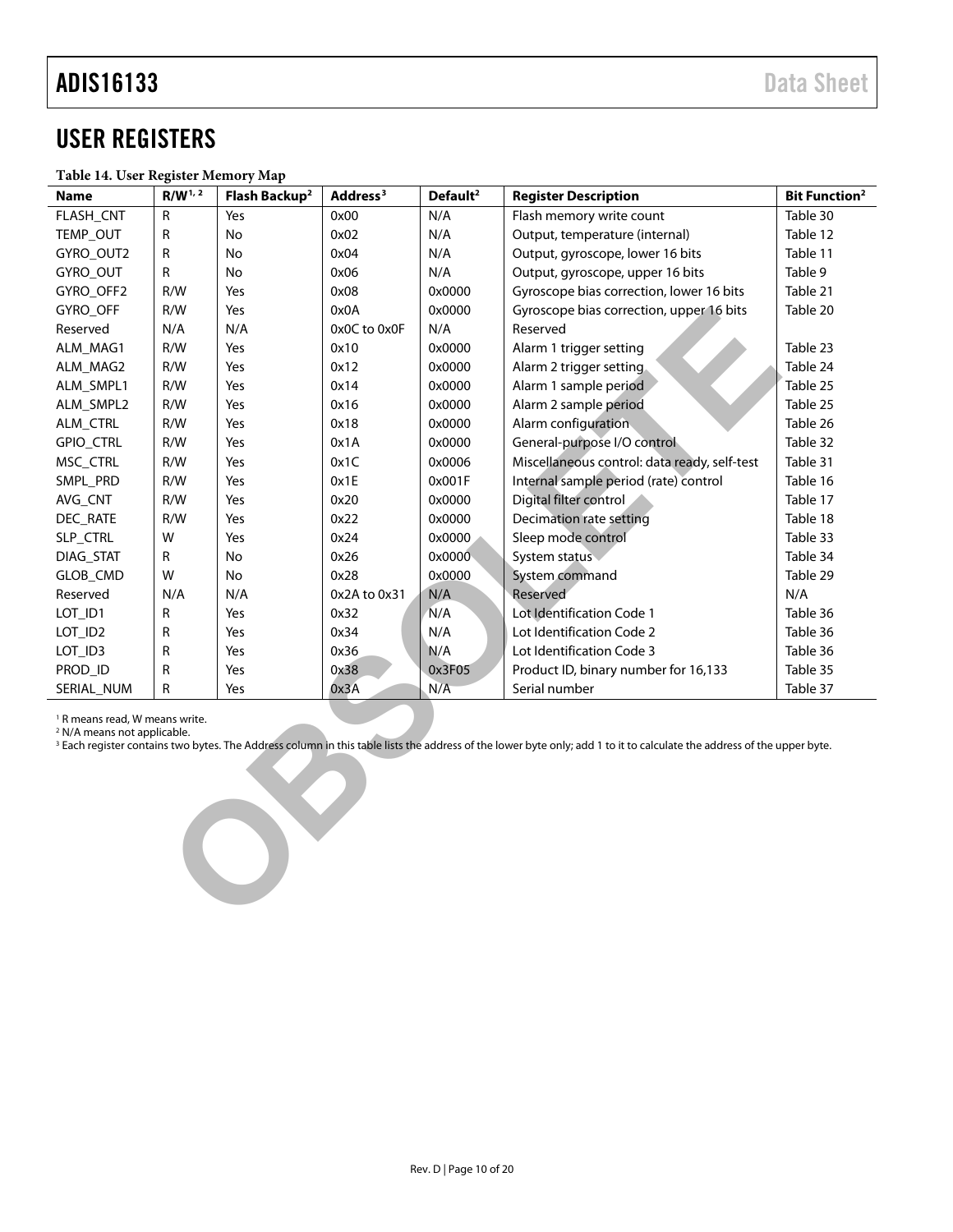### <span id="page-10-0"></span>DIGITAL PROCESSING CONFIGURATION

[Figure 18](#page-10-1) provides a block diagram for the sampling and digital filter stages inside the [ADIS16133.](http://www.analog.com/ADIS16133?doc=ADIS16133.pdf) [Table 15](#page-10-5) provides a summary of digital processing registers for sample rate and filter control.

### <span id="page-10-5"></span>**Table 15. Digital Processing Registers**

| <b>Register Name</b> | <b>Address</b> | <b>Description</b>                  |
|----------------------|----------------|-------------------------------------|
| SMPL PRD             | 0x1E           | Sample rate control                 |
| AVG CNT              | 0x20           | Digital filtering and range control |
| DEC RATE             | 0x22           | Decimation rate setting             |

### *Internal Sample Rate*

The SMPL\_PRD register in Table 16 provides a programmable control for the internal sample rate. Use the following formula to calculate the decimal number for the code to write into this register:

$$
SMPL\_PRD = \frac{32,768}{f_S} - 1; f_S \le 2048 \text{SPS}
$$

The factory default setting for SMPL\_PRD sets the internal sample rate to a rate of 1024 SPS; the minimum setting for the SMPL\_PRD register is 0x000F, which results in an internal sample rate of 2048 SPS.

#### <span id="page-10-3"></span>**Table 16. SMPL\_PRD Bit Descriptions**

| <b>Bits</b> | <b>Description (Default = 0x001F)</b>    |  |
|-------------|------------------------------------------|--|
| $[15:0]$    | Clock setting bits; sets fs in Figure 18 |  |

### *Input Clock Configuration*

Set SMPL\_PRD =  $0x0000$  (DIN =  $0x9F00$ , then DIN =  $0x9E00$ ) to disable the internal clock and enable CLKIN as a clock input pin.

### *Digital Filtering*

The AVG\_CNT register (see Table 17) provides user controls for the low-pass filter. This filter contains two cascaded averaging filters that provide a Bartlett window FIR filter response (see [Figure 17\)](#page-10-6). For example, set  $AVG_CNT[7:0] = 0x04$  (DIN = 0xA004) to set each stage to 16 taps. When used with the default sample rate of 1024 SPS, this establishes a −3 dB bandwidth of approximately 20 Hz for this filter.



*Figure 17. Bartlett Window FIR Filter Frequency Response (Phase Delay = N Samples)*

### <span id="page-10-6"></span><span id="page-10-4"></span>**Table 17. AVG\_CNT Bit Descriptions**

| <b>Bits</b>     | <b>Description (Default = 0x0000)</b>                                                              |
|-----------------|----------------------------------------------------------------------------------------------------|
| [15:3]<br>[2:0] | Don't care<br>Binary; B variable in Figure 18; maximum setting $=$<br>110 (binary) = $6$ (decimal) |

### *Averaging/Decimation Filter*

The DEC\_RATE register (see Table 18) provides user control for the final filter stage (see Figure 18), which averages and decimates the output data. For systems that value lower sample rates, this filter stage provides an opportunity to lower the sample rate while maintaining optimal bias stability performance. The −3 dB bandwidth of this filter stage is approximately one half the output data rate. For example, set  $DEC\_RATE[7:0] = 0x04$  $(DIN = 0xA204)$  to reduce the sample rate by a factor of 16. When the factory default 1024 SPS sample rate is used, this decimation setting reduces the output data rate to 64 SPS and the sensor bandwidth to approximately 31 Hz.  $\begin{tabular}{|c|c|c|c|c|} \hline 0x22 & Decmation rate setting & $-400\\[2mm] \hline 1000 & $10^{-12}$ & $-100\\[2mm] \hline 200 & $-10^{-12}$ & $-10^{-12}$ & $-10^{-12}$ & $-10^{-12}$ & $-10^{-12}$ & $-10^{-12}$ & $-10^{-12}$ & $-10^{-12}$ & $-10^{-12}$ & $-10^{-12}$ & $-10^{-12}$ & $-10^{-12}$ & $-10^{-12}$ & $-10^{-12}$ & $-10^{-12}$ & $-10^{-12$ 

### <span id="page-10-2"></span>**Table 18. DEC\_RATE Bit Descriptions**

| <b>Bits</b> | Description (Default = 0x0000)                                                        |
|-------------|---------------------------------------------------------------------------------------|
| [15:5]      | Don't care                                                                            |
| [4:0]       | Binary; D variable in Figure 18; maximum setting =<br>$10000$ (binary) = 16 (decimal) |

<span id="page-10-1"></span>

*Figure 18. Sampling and Frequency Response Block Diagram*

### Data Sheet **ADIS16133**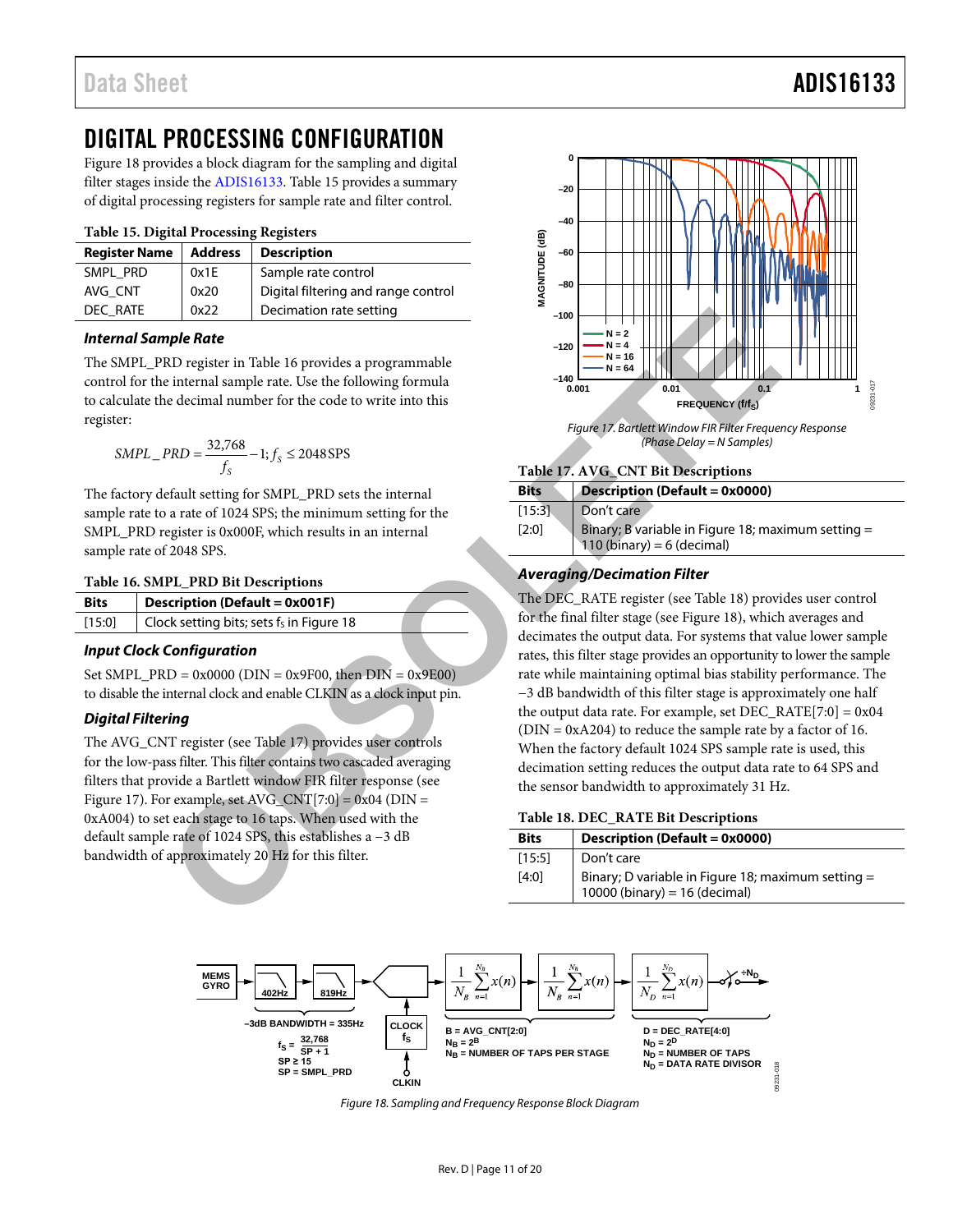### <span id="page-11-0"></span>**CALIBRATION**

Th[e ADIS16133](http://www.analog.com/ADIS16133?doc=ADIS16133.pdf) factory calibration produces correction formulas for the gyroscope and programs them into the flash memory. [Table 19](#page-11-3) contains a list of user control registers that provide opportunity for user optimization after installation. [Figure 19](#page-11-4) illustrates the summing function of the sensor's offset correction register.

### <span id="page-11-3"></span>**Table 19. Registers for User Calibration**

| Register                                                                                                                                                                                    | <b>Address</b>                              | <b>Description</b>                  |  |  |
|---------------------------------------------------------------------------------------------------------------------------------------------------------------------------------------------|---------------------------------------------|-------------------------------------|--|--|
| GYRO OFF2                                                                                                                                                                                   | Gyro bias correction, lower 16 bits<br>0x08 |                                     |  |  |
| <b>GYRO OFF</b>                                                                                                                                                                             | 0x0A                                        | Gyro bias correction, upper 16 bits |  |  |
| <b>GLOB CMD</b>                                                                                                                                                                             | 0x28                                        | Bias correction command             |  |  |
| <b>FACTORY</b><br><b>CALIBRATION</b><br><b>MEMS</b><br>GYRO OUT GYRO OUT2<br><b>ADC</b><br>GYRO<br><b>AND</b><br><b>FILTERING</b><br>$\frac{6}{2}$<br>09231<br>GYRO OFF2<br><b>GYRO OFF</b> |                                             |                                     |  |  |



<span id="page-11-4"></span>The factory calibration addresses initial and temperature dependent bias errors in the gyroscopes, but some environmental conditions, such as temperature cycling and mechanical stress on the package, can cause bias shifts in MEMS gyroscope structures. For systems that value absolute bias accuracy, there are two options for optimizing absolute bias accuracy: autonull and manual correction.

### *Automatic Bias Correction*

Set GLOB\_CMD $[0] = 1$  (DIN = 0xA801) to start the automatic bias correction (ABC) function, which uses the following internal sequence to calibrate each gyroscope for bias error:

- 1. Wait for a complete output data cycle to complete, which includes the entire average and decimation time in the DEC\_RATE register.
- 2. Read the output registers of the gyroscope.
- 3. Multiply the measurement by −1 to change its polarity.
- 4. Write the final value into the offset registers.
- 5. Update the flash memory.

The Allan variance curve shown in Figure 7 provides a trade-off between bias accuracy and averaging time. The DEC\_RATE

register provides a user control for averaging time when using the ABC function. Set DEC\_RATE[7:0] =  $0x10$  (DIN =  $0xA210$ ), which sets the decimation rate to  $65,536$   $(2^{16})$  and provides an averaging time of 64 seconds ( $65,536 \div 1024$  SPS) for this function. Then, set GLOB\_CMD $[0] = 1$  (DIN = 0xA801), and keep the platform stable for at least 65 seconds while the gyroscope bias data accumulates.

After this completes, th[e ADIS16133](http://www.analog.com/ADIS16133?doc=ADIS16133.pdf) automatically updates the flash memory. The SPI interface is inactive during the entire time it takes the ABC function to complete. The only way to interrupt the ABC function is to remove power or initiate a hardware reset using the  $\overline{\text{RST}}$  pin. When using  $\text{DEC\_RATE} =$ 0x0010, the  $1 \sigma$  accuracy for this correction is approximately 0.0025°/sec for the gyroscope correction factor. For further optimization, use the manual bias correction function, with a 100 sec average for the bias estimate. See Table 29 for more information on the GLOB\_CMD register. **C** (Synchom (Synchom and Experimental Containing about the same of the same of the same of the same of the same of the same of the same of the same of the same of the same of the same of the same of the same of the same o

### *Manual Bias Correction*

The GYRO\_OFF and GYRO\_OFF2 registers (see [Table 20](#page-11-2) and Table 21) provide a bias adjustment function for the output of each sensor. GYRO\_OFF uses the same format as GYRO\_OUT, and GYRO\_OFF2 uses the same format as GYRO\_OUT2.

### <span id="page-11-2"></span>**Table 20. GYRO\_OFF Bit Descriptions**

| <b>Bits</b> | <b>Description (Default = 0x0000)</b>                                                        |
|-------------|----------------------------------------------------------------------------------------------|
| [15:0]      | Gyroscope offset correction; twos complement,<br>$0.05^{\circ}/sec$ per LSB, 0x0000 = 0°/sec |

### <span id="page-11-1"></span>**Table 21. GYRO\_OFF2 Bit Descriptions**

| <b>Bits</b> | <b>Description (Default = 0x0000)</b>                                                              |  |
|-------------|----------------------------------------------------------------------------------------------------|--|
| [15:0]      | Gyroscope offset correction, finer resolution; uses the<br>same format as GYRO_OUT2 (see Table 11) |  |

### *Restoring Factory Calibration*

Set GLOB\_CMD $[1] = 1$  (DIN = 0xA802) to execute the factory calibration restore function. The restore function resets each user calibration register to 0x0000, resets all sensor data to 0, and automatically updates the flash memory within 72 ms. See Table 29 for more information on GLOB\_CMD.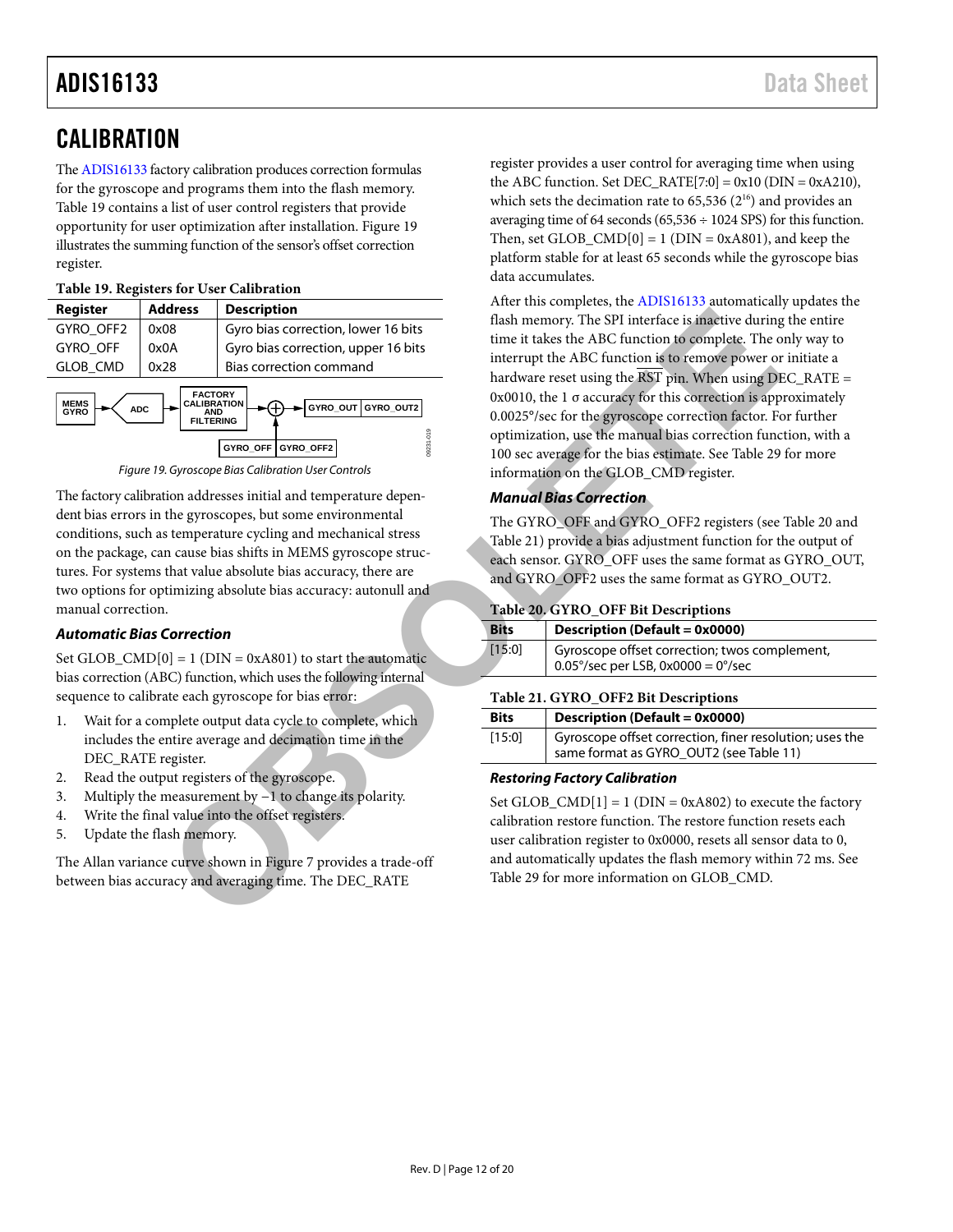### <span id="page-12-0"></span>ALARMS

The alarm function provides monitoring for two independent conditions[. Table 22](#page-12-5) contains a list of registers that provide configuration and control inputs for the alarm function.

<span id="page-12-5"></span>

| Register  | <b>Address</b> | <b>Description</b>      |
|-----------|----------------|-------------------------|
| ALM MAG1  | 0x10           | Alarm 1 trigger setting |
| ALM MAG2  | 0x12           | Alarm 2 trigger setting |
| ALM SMPL1 | 0x14           | Alarm 1 sample period   |
| ALM SMPL2 | 0x16           | Alarm 2 sample period   |
| ALM CTRL  | 0x18           | Alarm configuration     |

The ALM\_CTRL register (see Table 26) provides data source selection (Bits[15:8]), rate-of-change enable (Bits[7:6]), trigger polarity (Bits[5:4]), data source filtering (Bit 3), and an alarm indicator signal (Bits[2:0]).

### *Static Alarm Use*

Set the rate-of-change bits (ALM\_CTRL[7:6]) equal to zero for static alarm use, which compares the data source selection (ALM\_CTRL[15:8]) with the values in the ALM\_MAGx registers in [Table 23](#page-12-1) and Table 24. The data format in these registers matches the format of the data selection in ALM\_CTRL[15:8]. ALM\_CTRL[5:4] provide polarity settings. See Table 27 for a static alarm configuration example.

### <span id="page-12-1"></span>**Table 23. ALM\_MAG1 Bit Descriptions**

| <b>Bits</b> | $\vert$ Description (Default = 0x0000)                       |
|-------------|--------------------------------------------------------------|
|             | [15:0] Trigger setting; matches format of the ALM CTRL[11:8] |
|             | selection                                                    |

### <span id="page-12-2"></span>**Table 24. ALM\_MAG2 Bit Descriptions**

| [15:0]   Trigger setting; matches format of the ALM_CTRL[15:12] | <b>Bits</b> | $\vert$ Description (Default = 0x0000) |
|-----------------------------------------------------------------|-------------|----------------------------------------|
|                                                                 |             | selection                              |

### *Dynamic Alarm Use*

Set the rate-of-change bits (ALM\_CTRL[7:6]) equal to 1 to enable the dynamic alarm mode, which monitors the data selection for a rate-of-change comparison. The rate of change is represented by the magnitude in the ALM\_MAGx registers over the time represented by the number of samples setting in the ALM\_SMPLx register (see Table 25). See Table 27 for a dynamic alarm configuration example.

<span id="page-12-3"></span>

| Table 25. ALM_SMPL1, ALM_SMPL2 Bit Descriptions |  |  |
|-------------------------------------------------|--|--|
|                                                 |  |  |

| <b>Bits</b> | Description (Default = 0x0000)                          |
|-------------|---------------------------------------------------------|
| [15:8]      | Not used                                                |
| [7:0]       | Binary, number of samples (both $0x00$ and $0x01 = 1$ ) |
|             |                                                         |

### *Alarm Reporting*

DIAG\_STAT[9:8] provide error flags that indicate an alarm condition. ALM\_CTRL[2:0] provide controls for a hardware indicator using DIO1 or DIO2.

<span id="page-12-4"></span>

| nction provides monitoring for two independent    |                            |                                                       | Table 26. ALM_CTRL Bit Descriptions                                                                                                                                                                                                                                                                                                                                                                                                                                                                                                                                                                                                                                                                                                                                                                                                            |                                                                     |  |  |
|---------------------------------------------------|----------------------------|-------------------------------------------------------|------------------------------------------------------------------------------------------------------------------------------------------------------------------------------------------------------------------------------------------------------------------------------------------------------------------------------------------------------------------------------------------------------------------------------------------------------------------------------------------------------------------------------------------------------------------------------------------------------------------------------------------------------------------------------------------------------------------------------------------------------------------------------------------------------------------------------------------------|---------------------------------------------------------------------|--|--|
| able 22 contains a list of registers that provide |                            | <b>Bits</b>                                           | <b>Description (Default = 0x0000)</b>                                                                                                                                                                                                                                                                                                                                                                                                                                                                                                                                                                                                                                                                                                                                                                                                          |                                                                     |  |  |
| and control inputs for the alarm function.        |                            | [15:12]                                               | Alarm 2 data source selection                                                                                                                                                                                                                                                                                                                                                                                                                                                                                                                                                                                                                                                                                                                                                                                                                  |                                                                     |  |  |
| gisters for Alarm Configuration                   |                            |                                                       | $0000 =$ disable                                                                                                                                                                                                                                                                                                                                                                                                                                                                                                                                                                                                                                                                                                                                                                                                                               |                                                                     |  |  |
|                                                   | <b>Address</b>             | <b>Description</b>                                    |                                                                                                                                                                                                                                                                                                                                                                                                                                                                                                                                                                                                                                                                                                                                                                                                                                                | 0001 = GYRO_OUT (does not include GYRO_OUT2)                        |  |  |
|                                                   | 0x10                       | Alarm 1 trigger setting                               |                                                                                                                                                                                                                                                                                                                                                                                                                                                                                                                                                                                                                                                                                                                                                                                                                                                | $0010 = TEMP$ OUT                                                   |  |  |
|                                                   | 0x12                       | Alarm 2 trigger setting                               |                                                                                                                                                                                                                                                                                                                                                                                                                                                                                                                                                                                                                                                                                                                                                                                                                                                | $0011 = DIAG$ STAT                                                  |  |  |
|                                                   | 0x14                       | Alarm 1 sample period                                 | [11:8]                                                                                                                                                                                                                                                                                                                                                                                                                                                                                                                                                                                                                                                                                                                                                                                                                                         | Alarm 1 data source selection (same as Alarm 2)                     |  |  |
|                                                   | 0x16                       | Alarm 2 sample period                                 | $[7]$                                                                                                                                                                                                                                                                                                                                                                                                                                                                                                                                                                                                                                                                                                                                                                                                                                          | Rate-of-change enable for Alarm 2                                   |  |  |
|                                                   | 0x18                       | Alarm configuration                                   |                                                                                                                                                                                                                                                                                                                                                                                                                                                                                                                                                                                                                                                                                                                                                                                                                                                | $(1 =$ dynamic/rate of change, $0 =$ static level)                  |  |  |
|                                                   |                            | TRL register (see Table 26) provides data source      | [6]                                                                                                                                                                                                                                                                                                                                                                                                                                                                                                                                                                                                                                                                                                                                                                                                                                            | Rate-of-change enable for Alarm 1                                   |  |  |
|                                                   |                            | s[15:8]), rate-of-change enable (Bits[7:6]), trigger  |                                                                                                                                                                                                                                                                                                                                                                                                                                                                                                                                                                                                                                                                                                                                                                                                                                                | $(1 =$ dynamic/rate of change, $0 =$ static level)                  |  |  |
|                                                   |                            | [5:4]), data source filtering (Bit 3), and an alarm   | $[5]$                                                                                                                                                                                                                                                                                                                                                                                                                                                                                                                                                                                                                                                                                                                                                                                                                                          | Trigger polarity for Alarm 2                                        |  |  |
|                                                   | al $(Bits[2:0])$ .         |                                                       |                                                                                                                                                                                                                                                                                                                                                                                                                                                                                                                                                                                                                                                                                                                                                                                                                                                | (1 specifies >ALM_MAG2, 0 specifies <alm_mag2)< td=""></alm_mag2)<> |  |  |
|                                                   |                            |                                                       | $[4] % \begin{center} \includegraphics[width=\linewidth]{imagesSupplemental/Imh} \end{center} % \vspace*{-1em} \caption{The image shows the number of parameters of the parameter $\mathcal{M}_1$ and the number of parameters of the parameter $\mathcal{M}_1$ and the number of parameters of the parameter $\mathcal{M}_2$ and the number of parameters of the parameter $\mathcal{M}_1$ and the number of parameters of the parameter $\mathcal{M}_2$ and the number of parameters of the parameter $\mathcal{M}_1$ and the number of parameters of the parameter $\mathcal{M}_1$ and the number of parameters of the parameter $\mathcal{M}_2$ and the number of parameters of the parameter $\mathcal{M}_1$ and the number of parameters of the parameter $\mathcal{M}_1$ and the number of parameters of the parameter $\mathcal{M}_2$$ | Trigger polarity for Alarm 1                                        |  |  |
| ı Use                                             |                            |                                                       |                                                                                                                                                                                                                                                                                                                                                                                                                                                                                                                                                                                                                                                                                                                                                                                                                                                | (1 specifies >ALM_MAG1, 0 specifies <alm_mag1)< td=""></alm_mag1)<> |  |  |
|                                                   |                            | f-change bits (ALM_CTRL[7:6]) equal to zero           | $[3]$                                                                                                                                                                                                                                                                                                                                                                                                                                                                                                                                                                                                                                                                                                                                                                                                                                          | Comparison data filter setting <sup>1</sup>                         |  |  |
| m use, which compares the data source selection   |                            |                                                       |                                                                                                                                                                                                                                                                                                                                                                                                                                                                                                                                                                                                                                                                                                                                                                                                                                                | $(1 =$ Bartlett filter, 0 = no filtering)                           |  |  |
| [15:8]) with the values in the ALM_MAGx registers |                            |                                                       | $[2]$                                                                                                                                                                                                                                                                                                                                                                                                                                                                                                                                                                                                                                                                                                                                                                                                                                          | Alarm output enable                                                 |  |  |
|                                                   |                            | d Table 24. The data format in these registers        |                                                                                                                                                                                                                                                                                                                                                                                                                                                                                                                                                                                                                                                                                                                                                                                                                                                | $(1 = enabled, 0 = disabled)$                                       |  |  |
|                                                   |                            | ormat of the data selection in ALM_CTRL[15:8].        | $[1]$                                                                                                                                                                                                                                                                                                                                                                                                                                                                                                                                                                                                                                                                                                                                                                                                                                          | Alarm output polarity                                               |  |  |
|                                                   |                            | 5:4] provide polarity settings. See Table 27 for a    |                                                                                                                                                                                                                                                                                                                                                                                                                                                                                                                                                                                                                                                                                                                                                                                                                                                | $(1 =$ active high, $0 =$ active low)                               |  |  |
|                                                   | onfiguration example.      |                                                       | [0]                                                                                                                                                                                                                                                                                                                                                                                                                                                                                                                                                                                                                                                                                                                                                                                                                                            | Alarm output line select                                            |  |  |
| <b>M_MAG1 Bit Descriptions</b>                    |                            |                                                       | $(1 = DIO2, 0 = DIO1)$                                                                                                                                                                                                                                                                                                                                                                                                                                                                                                                                                                                                                                                                                                                                                                                                                         |                                                                     |  |  |
|                                                   | ription (Default = 0x0000) |                                                       |                                                                                                                                                                                                                                                                                                                                                                                                                                                                                                                                                                                                                                                                                                                                                                                                                                                | <sup>1</sup> Filtering applies to GYRO_OUT only.                    |  |  |
|                                                   |                            | er setting; matches format of the ALM_CTRL[11:8]      | <b>Alarm Example</b>                                                                                                                                                                                                                                                                                                                                                                                                                                                                                                                                                                                                                                                                                                                                                                                                                           |                                                                     |  |  |
| tion                                              |                            |                                                       | Table 27 offers an example that configures Alarm 1 to trigger                                                                                                                                                                                                                                                                                                                                                                                                                                                                                                                                                                                                                                                                                                                                                                                  |                                                                     |  |  |
|                                                   |                            |                                                       |                                                                                                                                                                                                                                                                                                                                                                                                                                                                                                                                                                                                                                                                                                                                                                                                                                                | when filtered GYRO_OUT data drops below 200°/sec and Alarm 2        |  |  |
| <b>M_MAG2 Bit Descriptions</b>                    |                            |                                                       | to trigger when filtered GYRO_OUT data changes by more                                                                                                                                                                                                                                                                                                                                                                                                                                                                                                                                                                                                                                                                                                                                                                                         |                                                                     |  |  |
| ription (Default = 0x0000)                        |                            |                                                       | than 200°/sec over a 100 ms period, or 2000°/sec <sup>2</sup> . The filter                                                                                                                                                                                                                                                                                                                                                                                                                                                                                                                                                                                                                                                                                                                                                                     |                                                                     |  |  |
| er setting; matches format of the ALM_CTRL[15:12] |                            |                                                       | setting helps reduce false triggers from noise and refine the                                                                                                                                                                                                                                                                                                                                                                                                                                                                                                                                                                                                                                                                                                                                                                                  |                                                                     |  |  |
| tion                                              |                            |                                                       | accuracy of the trigger points. The ALM_SMPL2 setting of                                                                                                                                                                                                                                                                                                                                                                                                                                                                                                                                                                                                                                                                                                                                                                                       |                                                                     |  |  |
| arm Use                                           |                            |                                                       | 102 samples provides a comparison period that is 99.6 ms for an                                                                                                                                                                                                                                                                                                                                                                                                                                                                                                                                                                                                                                                                                                                                                                                |                                                                     |  |  |
| -change bits (ALM_CTRL[7:6]) equal to 1 to enable |                            |                                                       | internal sample rate of 1024 SPS. There is no need to program                                                                                                                                                                                                                                                                                                                                                                                                                                                                                                                                                                                                                                                                                                                                                                                  |                                                                     |  |  |
| alarm mode, which monitors the data selection for |                            |                                                       |                                                                                                                                                                                                                                                                                                                                                                                                                                                                                                                                                                                                                                                                                                                                                                                                                                                | ALM_SMPL1 because Alarm 1 is a static alarm in this example.        |  |  |
| age comparison. The rate of change is represented |                            |                                                       |                                                                                                                                                                                                                                                                                                                                                                                                                                                                                                                                                                                                                                                                                                                                                                                                                                                | Table 27. Alarm Configuration Example 1                             |  |  |
| ude in the ALM_MAGx registers over the time       |                            |                                                       | <b>DIN</b>                                                                                                                                                                                                                                                                                                                                                                                                                                                                                                                                                                                                                                                                                                                                                                                                                                     | <b>Description</b>                                                  |  |  |
| y the number of samples setting in the ALM_SMPLx  |                            |                                                       | 0x9911                                                                                                                                                                                                                                                                                                                                                                                                                                                                                                                                                                                                                                                                                                                                                                                                                                         | $ALM_CTRL = 0x11AF$                                                 |  |  |
|                                                   |                            | able 25). See Table 27 for a dynamic alarm configura- | 0x98AF                                                                                                                                                                                                                                                                                                                                                                                                                                                                                                                                                                                                                                                                                                                                                                                                                                         | Alarm 2: dynamic; Δ-GYRO_OUT                                        |  |  |
|                                                   |                            |                                                       |                                                                                                                                                                                                                                                                                                                                                                                                                                                                                                                                                                                                                                                                                                                                                                                                                                                |                                                                     |  |  |

### *Alarm Example*

<span id="page-12-6"></span>

| ີ                                             |
|-----------------------------------------------|
| <b>Description</b>                            |
| ALM $CTRL = 0x11AF$                           |
| Alarm 2: dynamic; ∆-GYRO OUT                  |
| (Δ-time, ALM_SMPL2) > ALM_MAG2                |
| Alarm 1: static; GYRO OUT < ALM MAG1          |
| Set alarms to track filtered data             |
| $DIO2 = output indicator$ , positive polarity |
| ALM $MAG2 = 0x0FA0$ , (200 $\degree$ /sec)    |
|                                               |
| ALM $MAG1 = 0x0FA0$ . (200 $\degree$ /sec)    |
|                                               |
| ALM SMPL2[7:0] = $0x66$ (102 samples)         |
|                                               |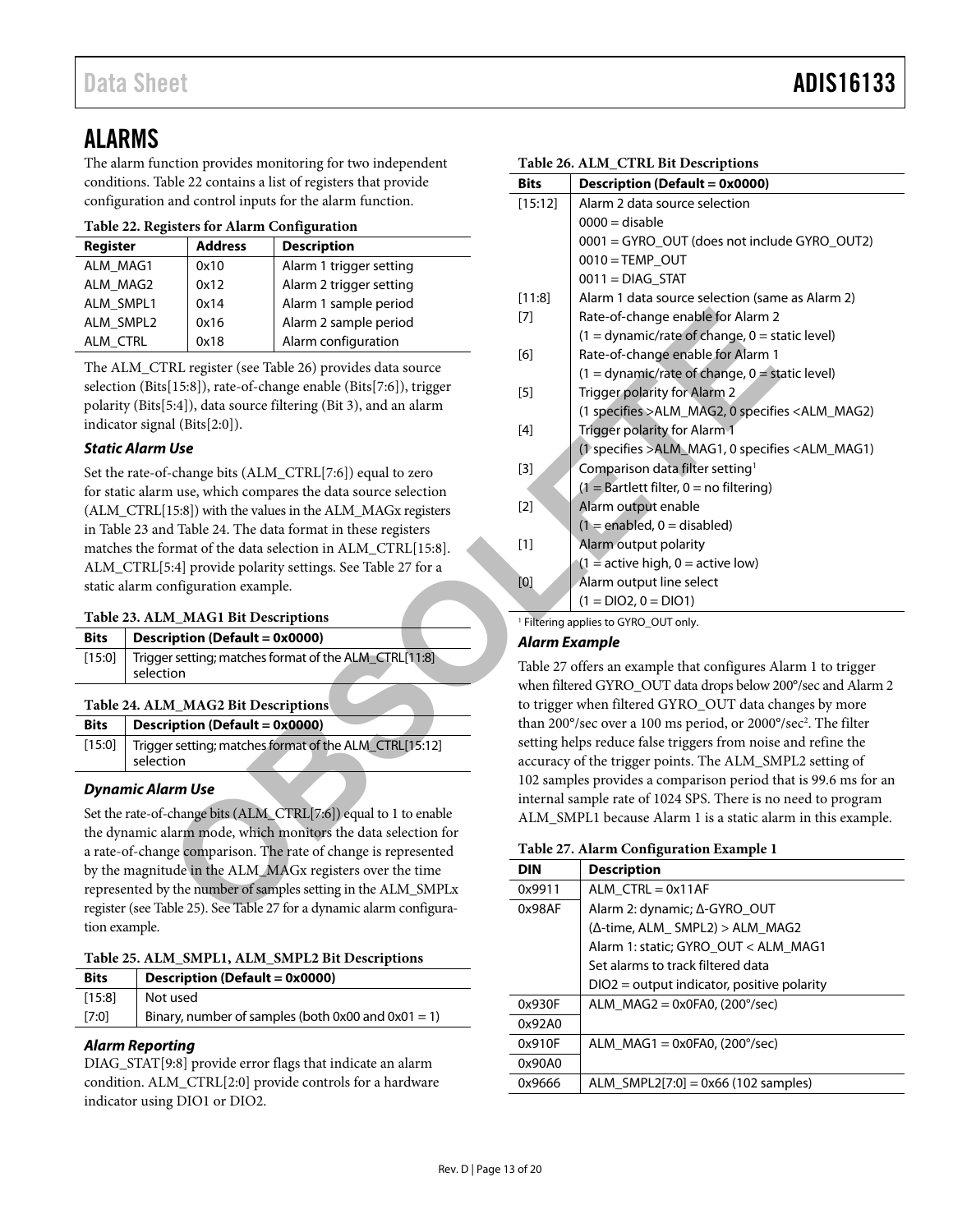### <span id="page-13-0"></span>SYSTEM CONTROLS

The [ADIS16133](http://www.analog.com/ADIS16133?doc=ADIS16133.pdf) provides a number of system level controls for managing its operation using the registers listed in [Table 28.](#page-13-6) 

### <span id="page-13-6"></span>**Table 28. System Tool Registers**

| <b>Register Name</b> | <b>Address</b> | <b>Description</b>                 |
|----------------------|----------------|------------------------------------|
| <b>FLASH CNT</b>     | 0x00           | Flash write cycle counter          |
| <b>GPIO CTRL</b>     | 0x1A           | General-purpose I/O control        |
| MSC CTRL             | 0x1C           | Self-test, calibration, data ready |
| SLP_CTRL             | 0x24           | Sleep mode control                 |
| DIAG_STAT            | 0x26           | Error flags                        |
| <b>GLOB CMD</b>      | 0x28           | Single command functions           |
| LOT ID1              | 0x32           | Lot Identification Code 1          |
| LOT ID <sub>2</sub>  | 0x34           | Lot Identification Code 2          |
| LOT ID3              | 0x36           | Lot Identification Code 3          |
| PROD ID              | 0x38           | Product identification             |
| SERIAL NUM           | 0x3A           | Serial number                      |

### <span id="page-13-1"></span>**GLOBAL COMMANDS**

The GLOB\_CMD register (see Table 29) provides trigger bits for several operations. Write 1 to the appropriate bit in the GLOB\_CMD register to start a function. After the function completes, the bit restores to 0.

### *Software Reset*

Set GLOB  $\text{CMD}[7] = 1$  (DIN = 0xA880) to reset the operation, which removes all data, initializes all registers from their flash settings, and starts data collection. This function provides a firmware alternative to the  $\overline{\text{RST}}$  line (see Table 5, Pin 8).

### <span id="page-13-5"></span>**Table 29. GLOB\_CMD Bit Descriptions**

| <b>Bits</b> | <b>Description</b>          | <b>Execution Time<sup>1</sup></b> |
|-------------|-----------------------------|-----------------------------------|
| [15:8]      | Not used                    | N/A <sup>2</sup>                  |
| [7]         | Software reset              | $71$ ms                           |
| [6:4]       | Not used                    | N/A <sup>2</sup>                  |
| $[3]$       | Flash update                | 72 ms                             |
| $[2]$       | Not used                    | N/A <sup>2</sup>                  |
| $[1]$       | Factory calibration restore | $72$ ms                           |
| [0]         | Automatic bias correction   | N/A <sup>2</sup>                  |

<sup>1</sup> Execution time is based on SMPL\_PRD and DEC\_RATE settings. This starts at the next data ready pulse, restarts the decimation cycle, and then writes to the flash 72 ms) after completing a decimation cycle. With respect to Figure 18, the decimation cycle time =  $N_D \div f_S$ 

<sup>2</sup> N/A means not applicable.

### <span id="page-13-2"></span>**MEMORY MANAGEMENT**

The data retention of the flash memory has a dependency on temperature, as shown i[n Figure 20.](#page-13-7) The FLASH\_CNT register (see [Table 30\)](#page-13-4) provides a 16-bit counter that helps track the number of write cycles to the nonvolatile flash memory, which helps manage the endurance rating. The flash updates every time any of the following bits are set to 1: GLOB\_CMD[3], GLOB\_CMD[1], and GLOB\_ CMD[0].



### <span id="page-13-4"></span>**Table 30. FLASH\_CNT Bit Descriptions**

### <span id="page-13-7"></span>*Checksum Test*

Set MSC\_CTRL[11] = 1 ( $DIN = 0x9D08$ ) to perform a checksum verification of the internal program memory. This takes a summation of the internal program memory and compares it with the original summation value for the same locations (from factory configuration). Check the results in the DIAG STAT register (see Table 34). DIAG\_STAT[6] equals 0 when the sum matches the correct value and it equals 1 when it does not. Make sure that the power supply is within specification for the entire 20 ms that this function takes to complete.

### <span id="page-13-3"></span>**GENERAL-PURPOSE INPUT/OUTPUT**

There are two general-purpose I/O lines, DIO1 and DIO2, which provide a number of useful functions. The MSC\_CTRL[2:0] bits (see Table 31) control the data ready configuration and have the highest priority for setting either DIO1 or DIO2 (but not both). The ALM\_CTRL[2:0] control bits (see Table 26) provide the alarm indicator configuration control and have the second highest priority for DIO1 or DIO2. When DIO1 and DIO2 are not in use as either data ready or alarm indicator signals, the GPIO\_CTRL register (see Table 32) provides the control and data bits for them.

### *Data Ready I/O Indicator*

The factory default setting for MSC\_CTRL[2:0] is 110, which configures DIO1 as a positive data ready indicator signal. A common option for this function is MSC\_CTRL $[2:0] = 100$  $(DIN = 0x9C04)$ , which changes data ready to a negative polarity for processors that provide only negative triggered interrupt pins. The pulse width is between 100 μs and 200 μs over all conditions.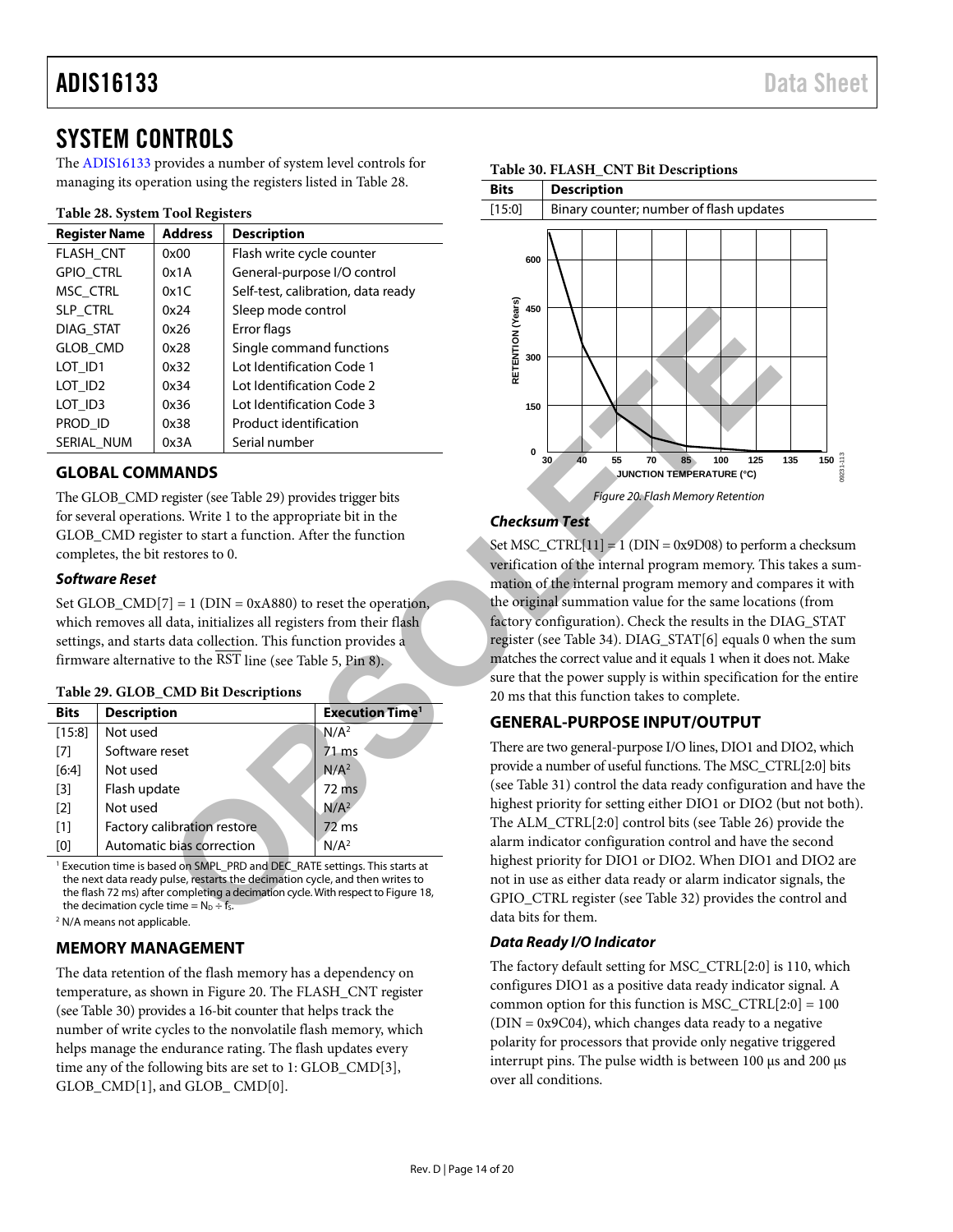### *Example I/O Configuration*

For example, set GPIO\_CTRL[7:0] =  $0x02$  (DIN =  $0x9A02$ ) to set DIO1 as an input and DIO2 as an output. Next, set GPIO\_CTRL $[15:8] = 0x02$  (DIN = 0x9B02) to set DIO2 in a high output state. Monitor DIO1 by reading GPIO\_CTRL[15:8]  $(DIN = 0x1B00)$  and masking off the upper seven bits.

#### <span id="page-14-4"></span>**Table 31. MSC\_CTRL Bit Descriptions**

|                                                                                                                                                                                                                                                                                                                                                                                                                                                                                                                                                                                                                                                                               |                                                                     |               | the power. Use SLP_CTRL[7:0] to put the de-                    |  |
|-------------------------------------------------------------------------------------------------------------------------------------------------------------------------------------------------------------------------------------------------------------------------------------------------------------------------------------------------------------------------------------------------------------------------------------------------------------------------------------------------------------------------------------------------------------------------------------------------------------------------------------------------------------------------------|---------------------------------------------------------------------|---------------|----------------------------------------------------------------|--|
| <b>Bits</b><br><b>Description (Default = 0x0006)</b>                                                                                                                                                                                                                                                                                                                                                                                                                                                                                                                                                                                                                          |                                                                     |               | mode for a specified period. For example, SL                   |  |
| [15:12]                                                                                                                                                                                                                                                                                                                                                                                                                                                                                                                                                                                                                                                                       | Not used                                                            |               | $0x64$ (DIN = $0xA464$ ) puts the ADIS16133 to                 |  |
| $[11]$                                                                                                                                                                                                                                                                                                                                                                                                                                                                                                                                                                                                                                                                        | Memory test (cleared upon completion)                               |               |                                                                |  |
|                                                                                                                                                                                                                                                                                                                                                                                                                                                                                                                                                                                                                                                                               | $(1 = enabled, 0 = disabled)$                                       |               | Table 33. SLP_CTRL Bit Descriptions                            |  |
| $[10]$                                                                                                                                                                                                                                                                                                                                                                                                                                                                                                                                                                                                                                                                        | Automatic self-test (cleared upon completion)                       | <b>Bits</b>   | <b>Description</b>                                             |  |
|                                                                                                                                                                                                                                                                                                                                                                                                                                                                                                                                                                                                                                                                               | $(1 =$ enabled, $0 =$ disabled)                                     | [15:8]        | Not used                                                       |  |
| [9:8]                                                                                                                                                                                                                                                                                                                                                                                                                                                                                                                                                                                                                                                                         | Do not use, always set this to 00 (binary)                          | [7:0]         | 0xFF: normal sleep mode                                        |  |
| $[7]$                                                                                                                                                                                                                                                                                                                                                                                                                                                                                                                                                                                                                                                                         | Disable sensor compensation                                         |               | 0x00 to 0xFE: programmable sleep tir                           |  |
|                                                                                                                                                                                                                                                                                                                                                                                                                                                                                                                                                                                                                                                                               | $(1 =$ disable compensation, $0 =$ enable compensation)             | <b>STATUS</b> |                                                                |  |
| $[6:3]$                                                                                                                                                                                                                                                                                                                                                                                                                                                                                                                                                                                                                                                                       | Not used                                                            |               |                                                                |  |
| $[2]$                                                                                                                                                                                                                                                                                                                                                                                                                                                                                                                                                                                                                                                                         | Data ready enable                                                   |               | The DIAG_STAT register (see Table 34) prov                     |  |
|                                                                                                                                                                                                                                                                                                                                                                                                                                                                                                                                                                                                                                                                               | $(1 =$ enabled, $0 =$ disabled)                                     |               | a number of functions. Each flag uses a 1 to in                |  |
| $[1]$                                                                                                                                                                                                                                                                                                                                                                                                                                                                                                                                                                                                                                                                         | Data ready polarity                                                 |               | dition and a 0 to indicate a normal condition. R               |  |
|                                                                                                                                                                                                                                                                                                                                                                                                                                                                                                                                                                                                                                                                               | $(1 =$ active high, $0 =$ active low)                               |               | provides access to the status of each flag and                 |  |
| $[0] % \begin{center} % \includegraphics[width=\linewidth]{imagesSupplemental_3.png} % \end{center} % \caption { % Our method can be used for the proposed method. % Note that the \emph{exponent} is used to be used for the \emph{exponent} and the \emph{exponent} is used for the \emph{exponent} and the \emph{exponent} is used for the \emph{exponent} and the \emph{exponent} is used for the \emph{exponent} and the \emph{exponent} is used for the \emph{exponent} and the \emph{exponent} is used for the \emph{exponent} and the \emph{exponent} is used for the \emph{exponent} and the \emph{exponent} is used for the \emph{exponent} and the \emph{exponent$ | Data ready line select                                              |               | to 0 for monitoring future operation. If the erro              |  |
|                                                                                                                                                                                                                                                                                                                                                                                                                                                                                                                                                                                                                                                                               | $(1 = DIO2, 0 = DIO1)$                                              |               | the error flag returns to 1 at the conclusion of               |  |
|                                                                                                                                                                                                                                                                                                                                                                                                                                                                                                                                                                                                                                                                               |                                                                     |               | cycle. DIAG_STAT[0] does not require a read                    |  |
|                                                                                                                                                                                                                                                                                                                                                                                                                                                                                                                                                                                                                                                                               | Table 32. GPIO_CTRL Bit Descriptions                                |               | return to 0. If the power supply voltage returi                |  |
| <b>Bits</b>                                                                                                                                                                                                                                                                                                                                                                                                                                                                                                                                                                                                                                                                   | <b>Description (Default = 0x0000)</b>                               |               | this flag clears automatically. The SPI commu                  |  |
| [15:10]                                                                                                                                                                                                                                                                                                                                                                                                                                                                                                                                                                                                                                                                       | Don't care                                                          |               | in DIAG_STAT[3] indicates that the number                      |  |
| $[9] % \begin{center} \includegraphics[width=\linewidth]{imagesSupplemental/Implemental.png} \end{center} % \vspace{-1em} \caption{The image shows the number of parameters of the estimators in the left and right.} \label{fig:limsub} %$                                                                                                                                                                                                                                                                                                                                                                                                                                   | General-Purpose I/O Line 2 (DIO2) data level                        |               | sequence did not equal a multiple of 16 SCLF                   |  |
| [8]                                                                                                                                                                                                                                                                                                                                                                                                                                                                                                                                                                                                                                                                           | General-Purpose I/O Line 1 (DIO1) data level                        |               |                                                                |  |
| [7:2]                                                                                                                                                                                                                                                                                                                                                                                                                                                                                                                                                                                                                                                                         | Don't care                                                          |               | Table 34. DIAG_STAT Bit Descriptions                           |  |
| $[1]$                                                                                                                                                                                                                                                                                                                                                                                                                                                                                                                                                                                                                                                                         | General-Purpose I/O Line 2 (DIO2) direction control                 | <b>Bits</b>   | <b>Description (Default = 0x0000)</b>                          |  |
|                                                                                                                                                                                                                                                                                                                                                                                                                                                                                                                                                                                                                                                                               | $(1 = output, 0 = input)$                                           | [15:10]       | Not used                                                       |  |
| $[0] % \begin{center} % \includegraphics[width=\linewidth]{imagesSupplemental_3.png} % \end{center} % \caption { % Our method can be used for the proposed method. % Note that the \emph{exponent} is used to be used for the \emph{exponent} and the \emph{exponent} is used for the \emph{exponent} and the \emph{exponent} is used for the \emph{exponent} and the \emph{exponent} is used for the \emph{exponent} and the \emph{exponent} is used for the \emph{exponent} and the \emph{exponent} is used for the \emph{exponent} and the \emph{exponent} is used for the \emph{exponent} and the \emph{exponent} is used for the \emph{exponent} and the \emph{exponent$ | General-Purpose I/O Line 1 (DIO1) direction control                 | $[9]$         | Alarm 2 status (1 = active, 0 = inactiv                        |  |
|                                                                                                                                                                                                                                                                                                                                                                                                                                                                                                                                                                                                                                                                               | $(1 = output, 0 = input)$                                           | [8]           | Alarm 1 status (1 = active, 0 = inactiv                        |  |
| <b>SELF-TEST</b>                                                                                                                                                                                                                                                                                                                                                                                                                                                                                                                                                                                                                                                              |                                                                     | $[7]$         | Not used                                                       |  |
|                                                                                                                                                                                                                                                                                                                                                                                                                                                                                                                                                                                                                                                                               |                                                                     | [6]           | Flash test, checksum flag $(1 = \text{fail}, 0 = \text{fail})$ |  |
|                                                                                                                                                                                                                                                                                                                                                                                                                                                                                                                                                                                                                                                                               | The MSC_CTRL bits (see Table 31) provide a self-test function,      | $[5]$         | Self-test diagnostic error flag (1 = fa                        |  |
|                                                                                                                                                                                                                                                                                                                                                                                                                                                                                                                                                                                                                                                                               | which helps verify the mechanical integrity of the MEMS and         | $[4]$         | Sensor overrange (1 = overrange, 0 $\overline{ }$              |  |
|                                                                                                                                                                                                                                                                                                                                                                                                                                                                                                                                                                                                                                                                               | signal processing circuit. When enabled, the self-test applies an   | $[3]$         | SPI communication failure ( $1 = \text{fail}$ , (              |  |
|                                                                                                                                                                                                                                                                                                                                                                                                                                                                                                                                                                                                                                                                               | electrostatic force to the internal sensor element, which causes it | $[2]$         | Flash update failure (1 = fail, 0 = pas                        |  |
|                                                                                                                                                                                                                                                                                                                                                                                                                                                                                                                                                                                                                                                                               | to move in a manner that simulates its response to actual rotation. | $[1]$         | Not used                                                       |  |
|                                                                                                                                                                                                                                                                                                                                                                                                                                                                                                                                                                                                                                                                               | Set MSC $CTRL[10] = 1$ (DIN = 0x9D04) to run the self-test          | [0]           | Power supply low. $(1 = \text{VCC} < 4.75 \text{ V})$ .        |  |

### <span id="page-14-3"></span>**Table 32. GPIO\_CTRL Bit Descriptions**

| <b>Bits</b> | Description (Default = 0x0000)                      |
|-------------|-----------------------------------------------------|
| [15:10]     | Don't care                                          |
| [9]         | General-Purpose I/O Line 2 (DIO2) data level        |
| [8]         | General-Purpose I/O Line 1 (DIO1) data level        |
| [7:2]       | Don't care                                          |
| $[1]$       | General-Purpose I/O Line 2 (DIO2) direction control |
|             | $(1 = output, 0 = input)$                           |
| [0]         | General-Purpose I/O Line 1 (DIO1) direction control |
|             | $(1 = output, 0 = input)$                           |

### <span id="page-14-0"></span>**SELF-TEST**

The MSC\_CTRL bits (see Table 31) provide a self-test function, which helps verify the mechanical integrity of the MEMS and signal processing circuit. When enabled, the self-test applies an electrostatic force to the internal sensor element, which causes it to move in a manner that simulates its response to actual rotation. Set MSC\_CTRL $[10] = 1$  (DIN = 0x9D04) to run the self-test routine, which reports a pass/fail result in DIAG\_STAT[5]. MSC\_CTRL[10] resets itself to 0 after completing this routine. This process takes approximately 46 ms.

### <span id="page-14-1"></span>**POWER MANAGEMENT**

The SLP\_CTRL register (se[e Table 33\)](#page-14-5) provides two different sleep modes for system level management: normal and timed. Set SLP\_CTRL[7:0] =  $0xFF$  (DIN =  $0xA4FF$ ) to start normal sleep mode. To awaken the device from sleep mode, use one of the following options to restore normal operation: assert CS from high to low, pulse RST low and then high again, or cycle the power. Use SLP\_CTRL[7:0] to put the device into sleep mode for a specified period. For example, SLP\_CTRL[7:0] =  $0x64$  (DIN =  $0xA464$ ) puts the ADIS16133 to sleep for 50 sec.

### <span id="page-14-5"></span>**Table 33. SLP\_CTRL Bit Descriptions**

| <b>Bits</b> | <b>Description</b>                                      |
|-------------|---------------------------------------------------------|
| [15:8]      | Not used                                                |
| [7:0]       | 0xFF: normal sleep mode                                 |
|             | 0x00 to 0xFE: programmable sleep time bits; 0.5 sec/LSB |

### <span id="page-14-2"></span>**STATUS**

The DIAG\_STAT register (see Table 34) provides error flags for a number of functions. Each flag uses a 1 to indicate an error condition and a 0 to indicate a normal condition. Reading this register provides access to the status of each flag and resets all of the bits to 0 for monitoring future operation. If the error condition remains, the error flag returns to 1 at the conclusion of the next sample cycle. DIAG\_STAT[0] does not require a read of this register to return to 0. If the power supply voltage returns to within range, this flag clears automatically. The SPI communication error flag in DIAG\_STAT[3] indicates that the number of SCLKs in a SPI sequence did not equal a multiple of 16 SCLKs.

### <span id="page-14-6"></span>**Table 34. DIAG\_STAT Bit Descriptions**

| <b>Bits</b>       | Description (Default = 0x0000)                                       |
|-------------------|----------------------------------------------------------------------|
| [15:10]           | Not used                                                             |
| [9]               | Alarm 2 status (1 = active, 0 = inactive)                            |
| [8]               | Alarm 1 status (1 = active, 0 = inactive)                            |
| [7]               | Not used                                                             |
| [6]               | Flash test, checksum flag $(1 = \text{fail}, 0 = \text{pass})$       |
| [5]               | Self-test diagnostic error flag $(1 = \text{fail}, 0 = \text{pass})$ |
| [4]               | Sensor overrange (1 = overrange, 0 = normal)                         |
| [3]               | SPI communication failure $(1 = \text{fail}, 0 = \text{pass})$       |
| $\lceil 2 \rceil$ | Flash update failure $(1 = \text{fail}, 0 = \text{pass})$            |
| [1]               | Not used                                                             |
| [0]               | Power supply low, (1 = VCC < 4.75 V, 0 = VCC ≥ 4.75 V)               |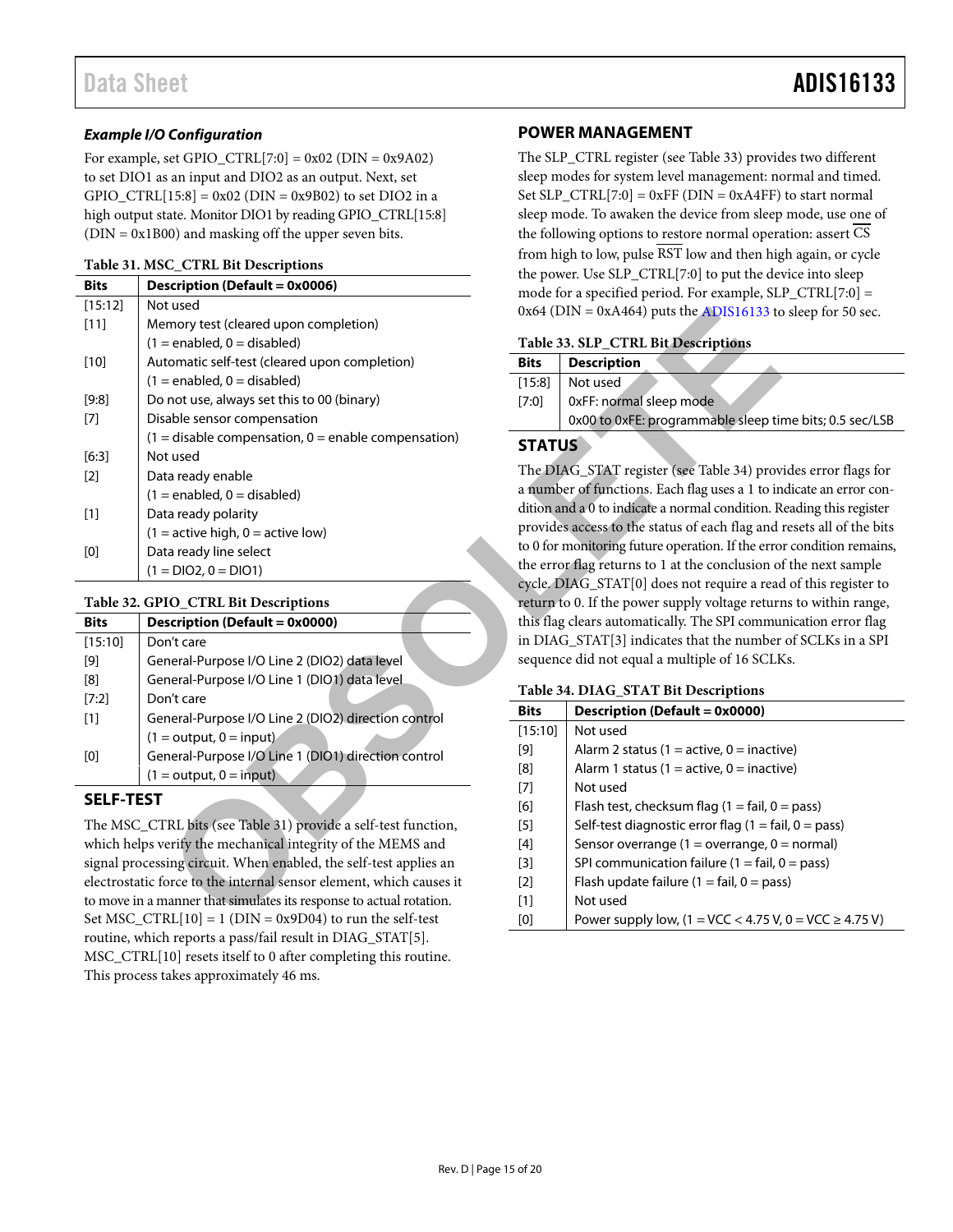### <span id="page-15-0"></span>**PRODUCT IDENTIFICATION**

The PROD\_ID register (see [Table 35\)](#page-15-2) contains 0x3F05, which is the hexadecimal equivalent of 16,133. The LOT\_ID1, LOT\_ID2, and LOT\_ID3 registers (see [Table 36\)](#page-15-1) provide manufacturing lot information. The SERIAL\_NUM register (se[e Table 37\)](#page-15-3) contains a binary number that represents the serial number on the device label and is lot specific.

### <span id="page-15-2"></span>**Table 35. PROD\_ID Bit Descriptions**

| <b>Bits</b> | <b>Description (Default = 0x3F05)</b> |  |
|-------------|---------------------------------------|--|
| [15:0]      | Product identification = $0x3F05$     |  |
|             |                                       |  |
|             |                                       |  |

### <span id="page-15-1"></span>**Table 36. LOT\_ID1, LOT\_ID2, LOT\_ID3 Bit Descriptions**

| <b>Bits</b>                           | <b>Description</b>              |  |
|---------------------------------------|---------------------------------|--|
| [15:0]                                | Lot identification, binary code |  |
| Table 37. SERIAL NUM Bit Descriptions |                                 |  |

<span id="page-15-3"></span>

| <b>Bits</b> | <b>Description</b>                |
|-------------|-----------------------------------|
|             | $[15:14]$ Not used                |
| [13:0]      | Serial number, 1 to 9999 (0x270F) |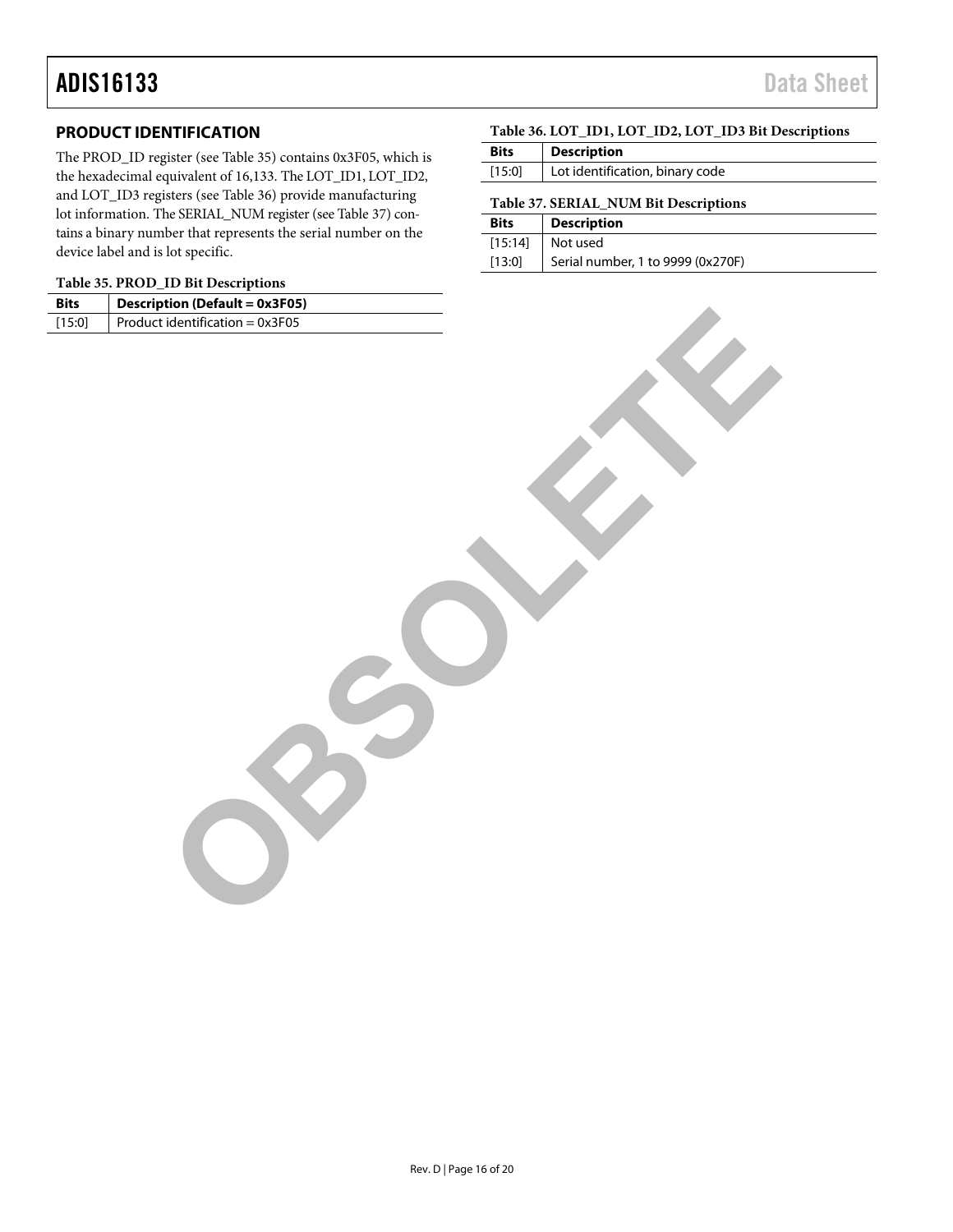### <span id="page-16-0"></span>APPLICATIONS INFORMATION **BREAKOUT BOARD**

<span id="page-16-1"></span>The ADIS16IMU1/PCBZ, sold separately, provides a breakout board function for th[e ADIS16133B](http://www.analog.com/ADIS16133?doc=ADIS16133.pdf)MLZ. This interface printed circuit board (PCB) provides larger connectors than the [ADIS16133B](http://www.analog.com/ADIS16133?doc=ADIS16133.pdf)MLZ for simpler connection with an SPI-compatible processor board. It also provides four tapped M2 holes for attachment of th[e ADIS16133B](http://www.analog.com/ADIS16133?doc=ADIS16133.pdf)MLZ to the breakout board, and four holes (machine screw size M2.5 or #4) for mounting the breakout board to a solid structure. J1 is a dual-row, 2 mm (pitch) connector that works with 1 mm ribbon cable systems.

[Figure 21](#page-16-2) provides the top level view of the interface board. Install the [ADIS16133B](http://www.analog.com/ADIS16133?doc=ADIS16133.pdf)MLZ onto this board using the silk pattern as an orientation guide. Figure 22 provides the pin assignments for J1 that match the ADIS16133BMLZ pin functions, which are listed in Table 5. The ADIS16133 does not require external capacitors for normal operation; therefore, the interface PCB does not use the C1 and C2 pads.



<span id="page-16-2"></span>*Figure 21. Physical Diagram for the Current ADIS16IMU1/PCBZ* 

|                         | ا ا.           |                |                  |           |
|-------------------------|----------------|----------------|------------------|-----------|
| $\overline{\text{RST}}$ | $\overline{1}$ | $\overline{2}$ | <b>SCLK</b>      |           |
| $\overline{\text{cs}}$  | 3              | 4              | <b>DOUT</b>      |           |
| <b>DNC</b>              | - 5            | 6              | <b>DIN</b>       |           |
| <b>GND</b>              | $\overline{7}$ | ່8             | <b>GND</b>       |           |
| <b>GND</b>              | $_{9}$         | 10             | <b>VDD</b>       |           |
| VDD                     | $-11$          | 12             | VDD              |           |
| DIO1                    | 13             | 14             | DIO <sub>2</sub> |           |
| DIO <sub>3</sub>        | 15             | 16             | <b>DIO4</b>      | 02231-201 |
|                         |                |                |                  |           |

<span id="page-16-3"></span>*Figure 22. ADIS16IMU1/PCBZ J1 Pin Assignments*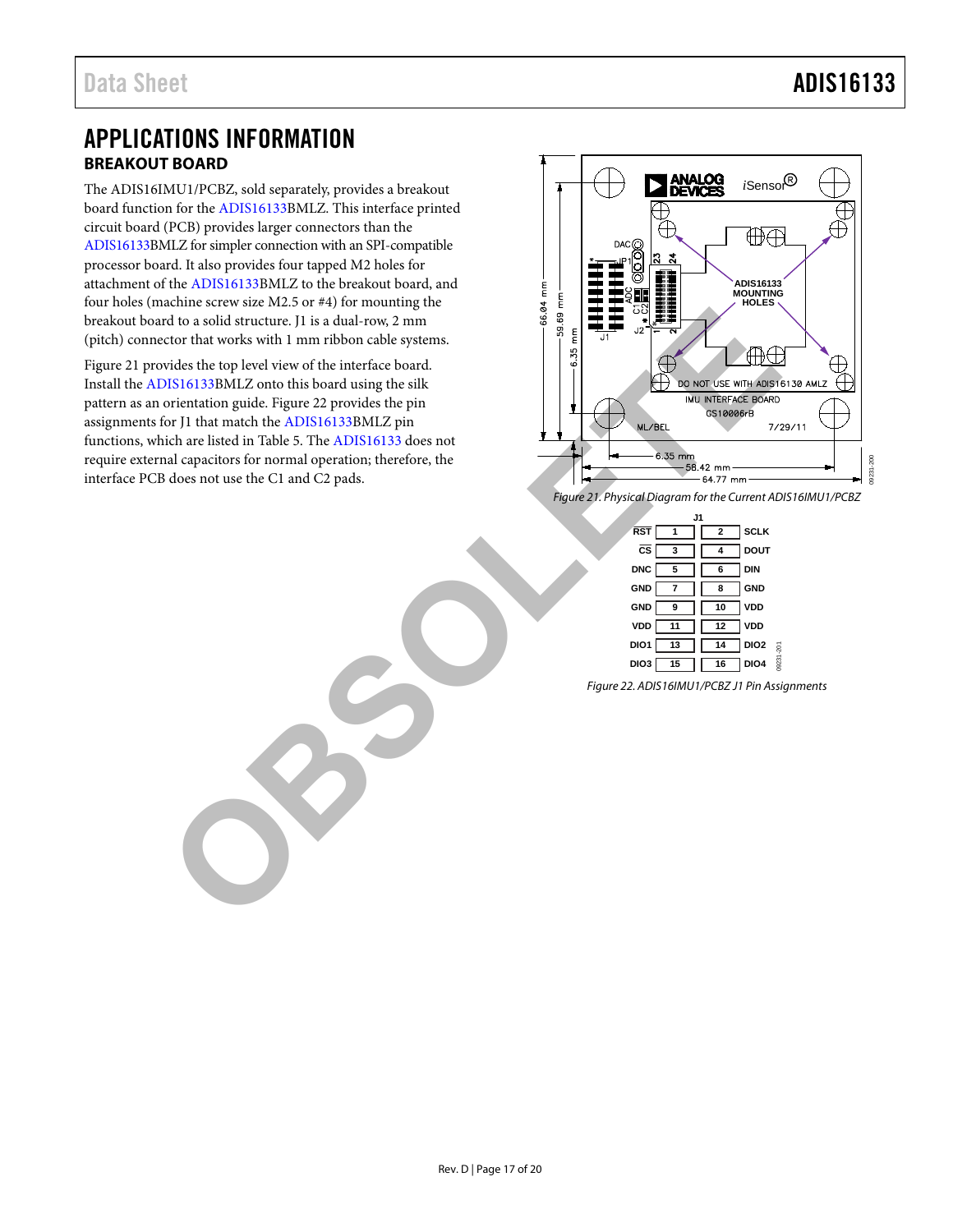# ADIS16133 Data Sheet

### <span id="page-17-0"></span>**INSTALLATION TIPS**

Us[e Figure](#page-17-1) 23 an[d Figure 24](#page-17-2) as a starting point for a connector down mechanical design, where the mating connector is soldered to a PCB. All of the evaluation tools for th[e ADIS16133](http://www.analog.com/ADIS16135?doc=ADIS16133.pdf) use the Samtec CLM-112-02 series as the mating connector and assume use of two holes for the connector alignment pins together with 24 holes for stress relief in those cases where the pins of the [ADIS16133](http://www.analog.com/ADIS16135?doc=ADIS16133.pdf) bottom out during insertion.

When designing a connector up system, use the mounting holes shown i[n Figure](#page-17-1) 23 as a guide in designing the bulkhead mounting system, and us[e Figure 24](#page-17-2) as a guide in developing the mating connector interface on a flexible circuit or other connector system.



<span id="page-17-1"></span>*Figure 23. Suggested Mounting Hole Locations, Connector Down*



<span id="page-17-2"></span>*Figure 24. Suggested Layout and Mechanical Design for the Mating Connector*

09231-022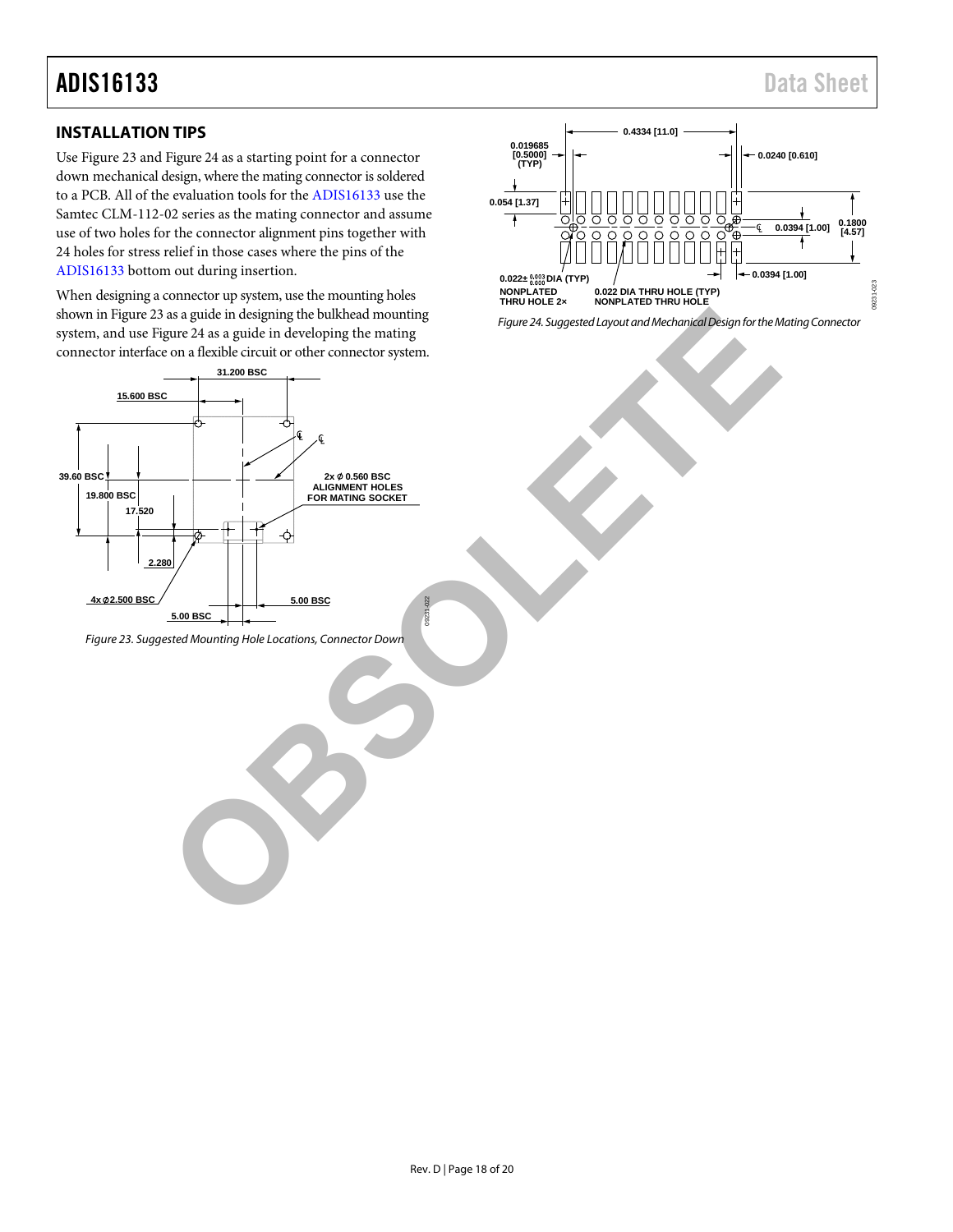### <span id="page-18-0"></span>OUTLINE DIMENSIONS



### <span id="page-18-1"></span>**ORDERING GUIDE**

| Model <sup>1</sup> | Temperature Range                            | <b>Package Description</b>                | <b>Package Option</b> |
|--------------------|----------------------------------------------|-------------------------------------------|-----------------------|
| ADIS16133BMLZ      | $+105^{\circ}$<br>$-40^{\circ}$<br>$\pm 0 +$ | . 24-Lead Module with Connector Interface | ML-24-3               |

 $1 Z =$  RoHS Compliant Part.